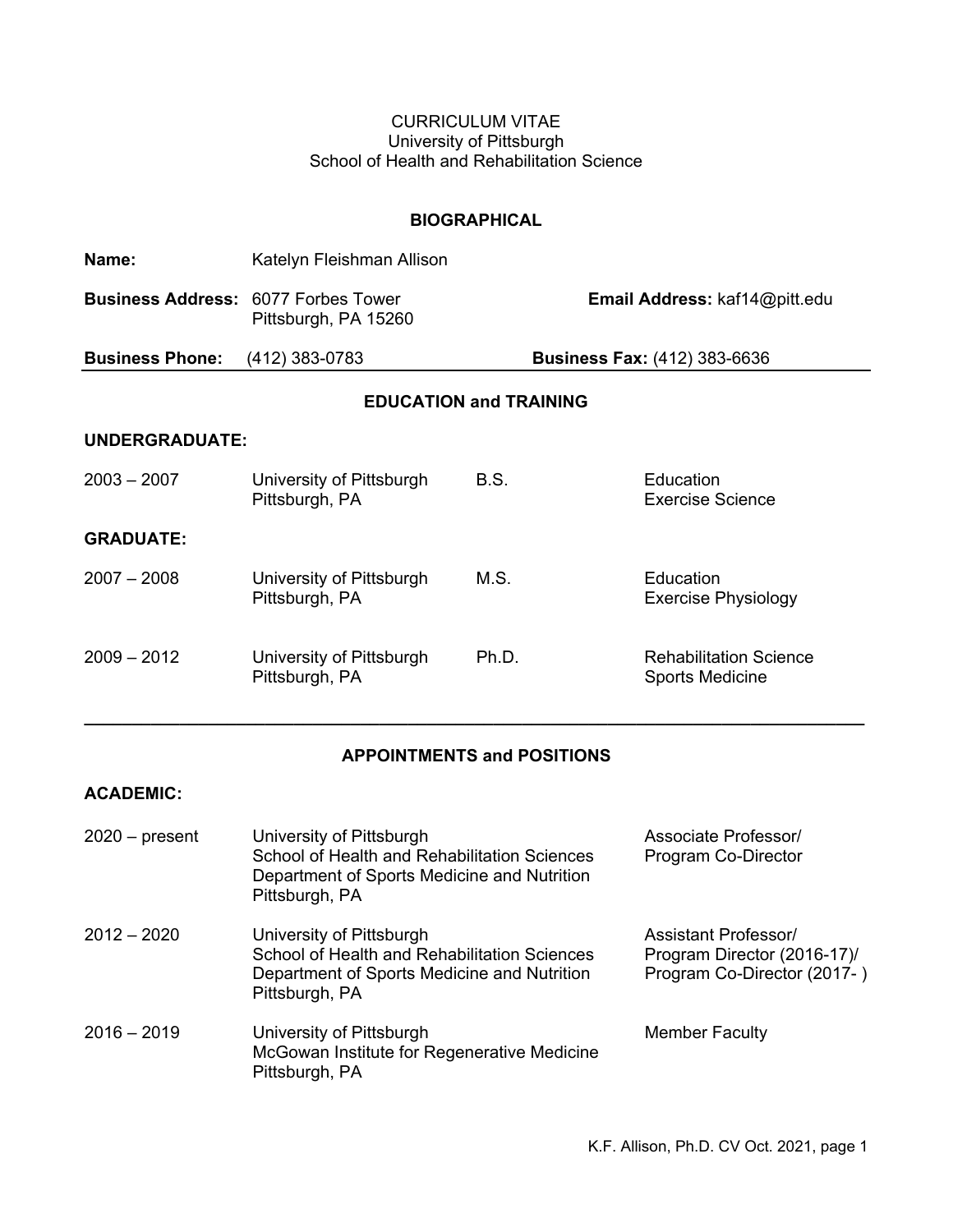# **ASSISTANTSHIP/FELLOWSHIP:**

| $2008 - 2012$                        | University of Pittsburgh<br>School of Health and Rehabilitation Science<br>Department of Sports Medicine and Nutrition<br>Neuromuscular Research Laboratory<br>Pittsburgh, PA                                            | <b>Graduate Student</b><br>Researcher          |
|--------------------------------------|--------------------------------------------------------------------------------------------------------------------------------------------------------------------------------------------------------------------------|------------------------------------------------|
| $2007 - 2008$                        | University of Pittsburgh<br><b>Department of Athletics</b><br>Pittsburgh, PA                                                                                                                                             | George I. Carson<br><b>Graduate Fellowship</b> |
| $2007 - 2008$                        | University of Pittsburgh<br><b>School of Education</b><br>Department of Health and Physical Activity<br>Human Energy Research Laboratory<br><b>Baierl Fitness Center</b><br>Pittsburgh, PA                               | <b>Graduate Student</b><br>Assistant           |
| <b>INTERNSHIP/DIRECTED RESEARCH:</b> |                                                                                                                                                                                                                          |                                                |
| 2007 - 2008                          | University of Pittsburgh<br><b>School of Medicine</b><br>Division of Endocrinology and Metabolism<br><b>Obesity and Nutrition Research Center</b><br>Pittsburgh, PA                                                      | <b>Graduate Directed</b><br>Research           |
| 2007                                 | University of Pittsburgh<br><b>School of Medicine</b><br>Division of Endocrinology and Metabolism<br><b>Obesity and Nutrition Research Center</b><br>Pittsburgh, PA                                                      | Undergraduate<br>Clinical Internship           |
| 2006                                 | University of Pittsburgh<br>School of Education<br>Department of Health and Physical Activity<br>Human Energy Research Laboratory<br>Physical Activity and Weight Management<br><b>Research Center</b><br>Pittsburgh, PA | Undergraduate<br><b>Directed Research</b>      |
| <b>NON-ACADEMIC:</b>                 |                                                                                                                                                                                                                          |                                                |
| 2008                                 | <b>Country Club Fitness International</b><br>Edgeworth Club, Sewickley, PA                                                                                                                                               | Assistant Director of<br><b>Fitness</b>        |
| 2007                                 | University of Pittsburgh<br><b>School of Medicine</b><br>Division of Endocrinology and Metabolism<br><b>Obesity and Nutrition Research Center</b><br>Pittsburgh, PA                                                      | <b>Student Assistant</b>                       |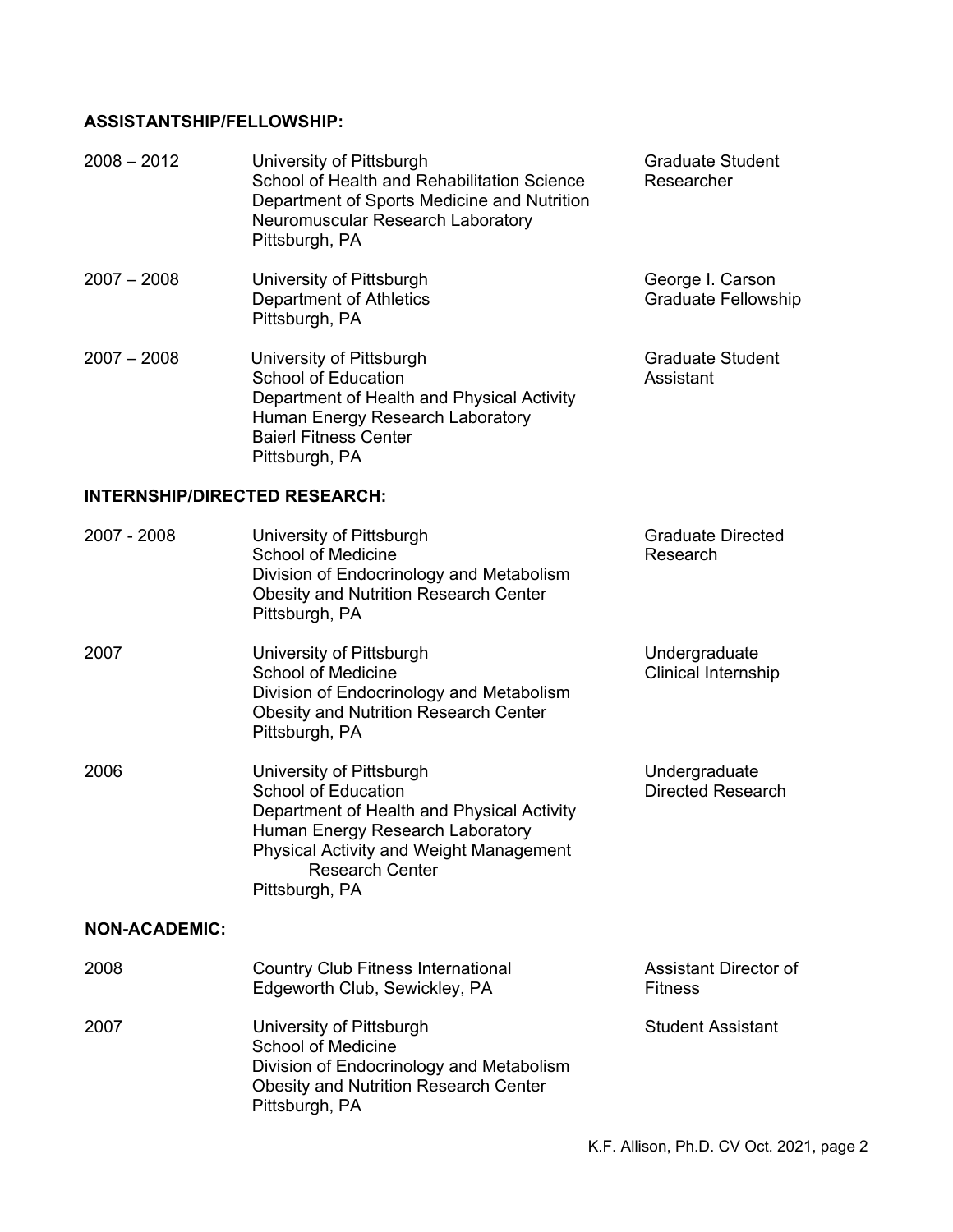| 2006 | University of Pittsburgh         | <b>Fitness Staff Member</b> |
|------|----------------------------------|-----------------------------|
|      | <b>Bellefield Fitness Center</b> |                             |
|      | Pittsburgh, PA                   |                             |

#### **\_\_\_\_\_\_\_\_\_\_\_\_\_\_\_\_\_\_\_\_\_\_\_\_\_\_\_\_\_\_\_\_\_\_\_\_\_\_\_\_\_\_\_\_\_\_\_\_\_\_\_\_\_\_\_\_\_\_\_\_\_\_\_\_\_\_\_\_\_\_\_\_\_\_\_ CERTIFICATION and LICENSURE**

## **CERTIFICATIONS:**

| American College of Sports Medicine<br>Certified Exercise Physiologist (EP-C) #1004790 | $2007 -$ Present |
|----------------------------------------------------------------------------------------|------------------|
| <b>American Red Cross</b><br>CPR/AED/First Aid for the Professional Rescuer Instructor | $2005 - 2008$    |
| <b>American Red Cross</b><br><b>CPR/AED/First Aid for the Professional Rescuer</b>     | $2004 - present$ |

## **MEMBERSHIPS in PROFESSIONAL and SCIENTIFIC SOCIETIES**

**\_\_\_\_\_\_\_\_\_\_\_\_\_\_\_\_\_\_\_\_\_\_\_\_\_\_\_\_\_\_\_\_\_\_\_\_\_\_\_\_\_\_\_\_\_\_\_\_\_\_\_\_\_\_\_\_\_\_\_\_\_\_\_\_\_\_\_\_\_\_\_\_\_\_\_\_\_\_\_\_\_**

| Women in Sports and Events                     | $2012 - 2013$    |
|------------------------------------------------|------------------|
| National Strength and Conditioning Association | $2011 - 2014$    |
| Pi Lambda Theta Society for Educators          | 2008             |
| University of Pittsburgh Varsity Letter Club   | $2007 -$ Present |
| University of Pittsburgh Alumni Association    | $2007 -$ Present |
| American College of Sports Medicine (ACSM)     | $2005 -$ Present |
| Mid-Atlantic Regional Chapter (ACSM)           | $2005 -$ Present |

# **HONORS**

| First Place, University of Pittsburgh Performance Innovation Tournament 2018                                    |      |
|-----------------------------------------------------------------------------------------------------------------|------|
| Pittsburgh Panthers Athlete Alumni Focus profile                                                                | 2016 |
| Delivered Alumni Address at SHRS Commencement Ceremony                                                          | 2015 |
| AMSUS Sir Henry Wellcome Medal and Prize - Exemplary Published<br>Research in Military Medicine (second author) | 2012 |
| <b>Bruce Baker Education Travel Fund Recipient</b>                                                              | 2012 |
| Graduate and Professional Student Association Travel Award                                                      | 2012 |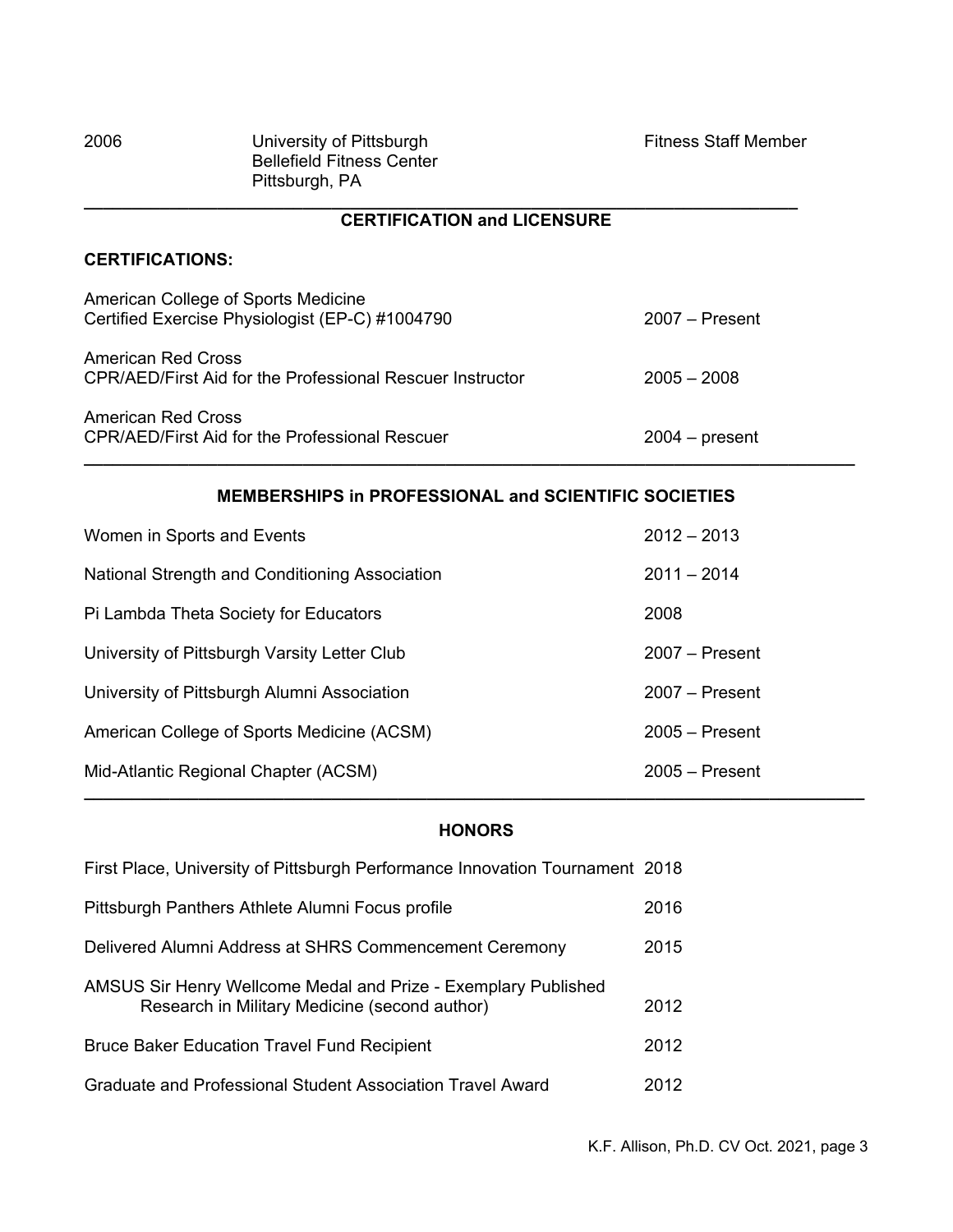| School of Health and Rehabilitation Science Student Travel Award                       | 2011, 2012    |
|----------------------------------------------------------------------------------------|---------------|
| Freddie H. Fu, MD Graduate Research Award                                              | 2010, 2012    |
| George I. Carson Fellowship Recipient                                                  | $2007 - 2008$ |
| <b>Outstanding Undergraduate Student</b><br>Department of Health and Physical Activity | 2007          |
| University of Pittsburgh, Magna Cum Laude graduate                                     | 2007          |
| <b>Golden Key National Honor Society</b>                                               | $2005 - 2007$ |
| National Society of Collegiate Scholars                                                | $2004 - 2007$ |
| Sigma Alpha Lambda Honor Society                                                       | $2004 - 2007$ |
| <b>Panther Blue/Gold Honor List</b>                                                    | $2003 - 2007$ |
| University of Pittsburgh Dean's Honor List                                             | $2003 - 2007$ |
| Varsity Letter Winner, Track and Cross Country                                         | $2003 - 2007$ |
| Big East Academic All-Star                                                             | 2003          |

## **PUBLICATIONS**

## **REFEREED ARTICLES:**

- 1. Poploski KM, Winters JD, Lovalekar M, Abt JP, Coleman LC, **Allison KF**. Pre-training characteristics related to the development of hip injuries during infantry training among female Marines. Military Medicine (in review).
- 2. Pletcher ER, Lovalekar M, Coleman LC, Beals K, Nindl BC, **Allison KF**. Decreased percent body fat but not body mass is associated with better performance on the Marine Corps Combat Fitness Test. Journal of Strength and Conditioning Research (in review).
- 3. Johnson CC, Dever DE, Krajewski KT, Raie A, Ahamed NU, **Allison KF**, Flanagan SD, Lovalekar MT, Anderst WJ, Connaboy C. Changes in Tibiofemoral Joint Space During Loaded Walking and Running in Recruit-Aged Women. Medicine and Science in Sport and Exercise (in review).
- 4. Krajewski KT, Dever DE, Johnson CC, **Allison KF**, Ahamed NA, Lovalekar M, Mi Q, Flanagan SD, Anderst WJ, Connaboy C. Increases in Load Carriage Magnitude and Forced-Marching Change Lower Extremity Coordination in Physically-Active, Recruit-Aged Women. Journal of Applied Biomechanics, 2021 (accepted).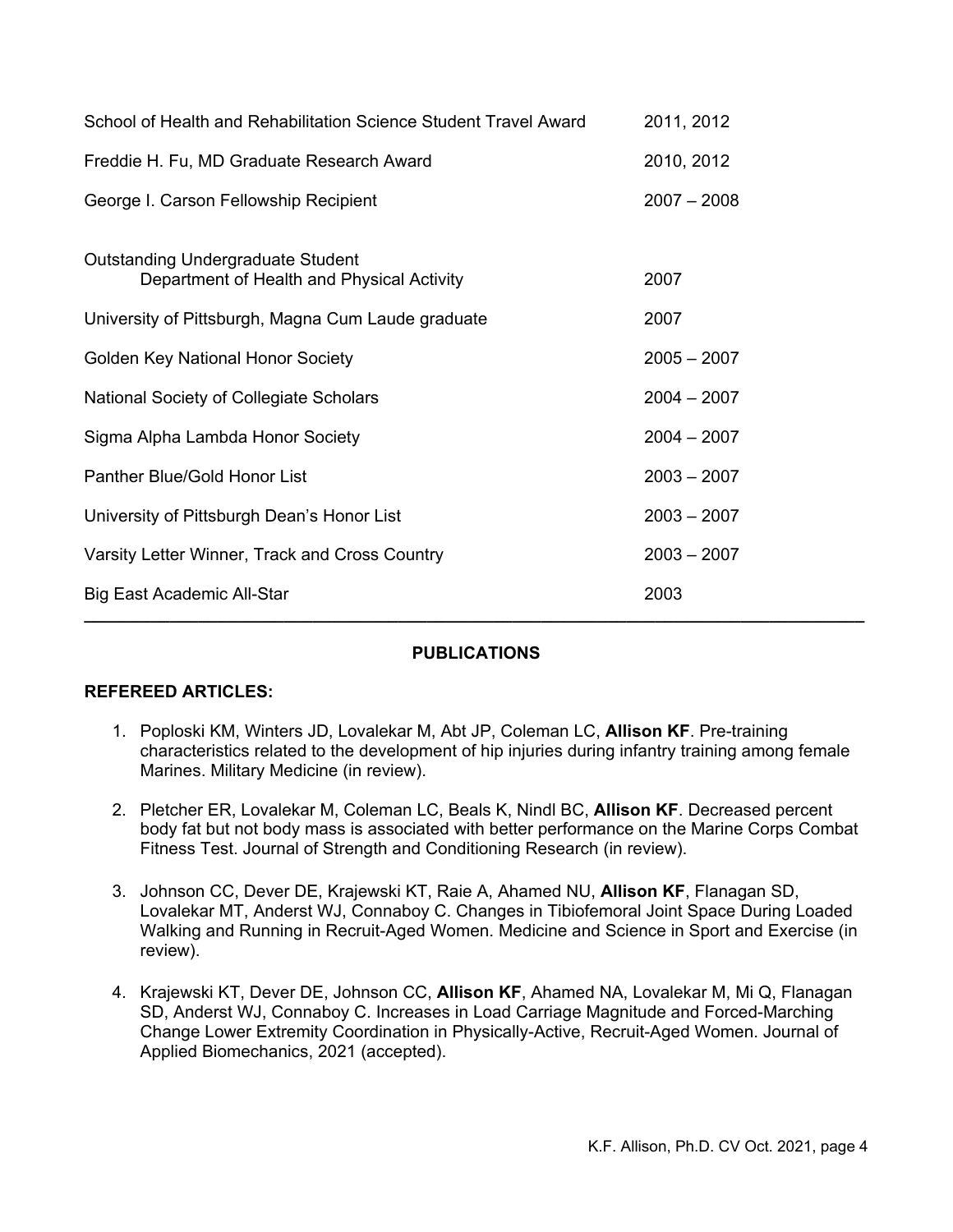- 5. Lovalekar M, Keenan KA, Beals K, Nindl BC, Pihoker AA, Coleman LC, **Allison KF**. Incidence and pattern of musculoskeletal injuries among women and men during Marine Corps training in sex-integrated units. Journal of Science and Medicine in Sport, 2020.
- 6. LaGoy AD, Johnson CD, **Allison KF**, Flanagan SD, Lovalekar MT, Nagai T, Connaboy C. Compromised dynamic postural stability under increased load carriage magnitudes, Journal of Applied Biomechanics. Jan 8:1-6, 2020.
- 7. Palmer H, Killelea C, Ledbetter L, **Allison K**, Sell TC. Timing of Musculoskeletal Injuries during a Single Athletic Event: A Systematic Review. Duke Orthopedic Journal. 9(1): 35-42, 2019.
- 8. **Allison KF**, Keenan KA, Mi Q, Lovalekar M, Beals K, Posey M, Coleman LC, Nindl BC. Fight Load Index and Body Composition are Most Associated with Combat Fitness in female Marines. *Journal of Science and Medicine in Sport.* 22(April): 494-99, 2019.
- 9. Beals K, Haubenstricker JE, Perlsweig KA, Beck CP, Yount DL, Lovalekar, Darnell ME, Baker RA, **Allison KF**, Nindl BC. Decreased energy availability during cold weather mountain training in special operators. International Journal of Sport Nutrition & Exercise Metabolism. (Epub ahead of print): 1-24, 2018.
- 10. Eagle SR, Connaboy C, Nindl BD, **Allison KF**. Significantly Increased Odds of Reporting Previous Shoulder Injury in Female Marines based on Larger Magnitude Shoulder Rotator Bilateral Strength Differences. Orthopaedic Journal of Sports Medicine. 6(2): 1-7, 2018.
- 11. **Allison KF**, Keenan KA, Wohleber MF, Perlsweig KA, Pletcher ER, Lovalekar M, Beals K, Coleman LC, Nindl BC. Greater ankle strength, anaerobic and aerobic capacity, and agility predict Ground Combat Military Occupational School graduation in female Marines. *Journal of Science and Medicine in Sport.* 20(Suppl 4): S85-S90, 2017.
- 12. Nindl BC, Eagle S, Frykman P, Palmer C, Lammi E, Reynolds K, **Allison KF**, Harman E. Functional Physical Training Improves Women's Military Occupational Performance. *Journal of Science and Medicine in Sport.* 20(Suppl 4): S91-S97, 2017.
- 13. Beals K, **Allison KF**, Darnell ME, Lovalekar M, Baker R, Nieman DC, Vodovotz Y, Lephart SM. The Effects of a Tart Cherry Beverage on Reducing Eccentric Exercise-Induced Muscle Soreness. Isokinetics and Exercise Science. 25(1): 53-63, 2017.
- 14. Nindl BC, Alemany JA, Rarick KD, Eagle SR, Darnell ME, **Allison KF**, Harman EA. Differential basal and exercise-induced IGF-I system responses to resistance vs. callisthenic-based military readiness training programs. *Growth Hormone & IGF-I Research, Special Issue: Physical Activity and Exercise*. 32: 33-40, 2017.
- 15. **Allison KF**, Abt JP, Beals K, Nagle EF, Lovalekar MT, Lephart SM, Sell TC. Aerobic Capacity and Isometric Knee Flexion Strength Fatigability are related to Knee Kinesthesia in Physically Active Women. *Isokinetics and Exercise Science.* 2016; 24, 357-365.
- 16. **Allison KF,** Sell TC, Benjaminse A, Lephart SM. Force Sense of the Knee is not Affected by Fatiguing the Knee Extensors and Flexors. *Journal of Sport Rehabilitation*. 2016; 25, 155-163.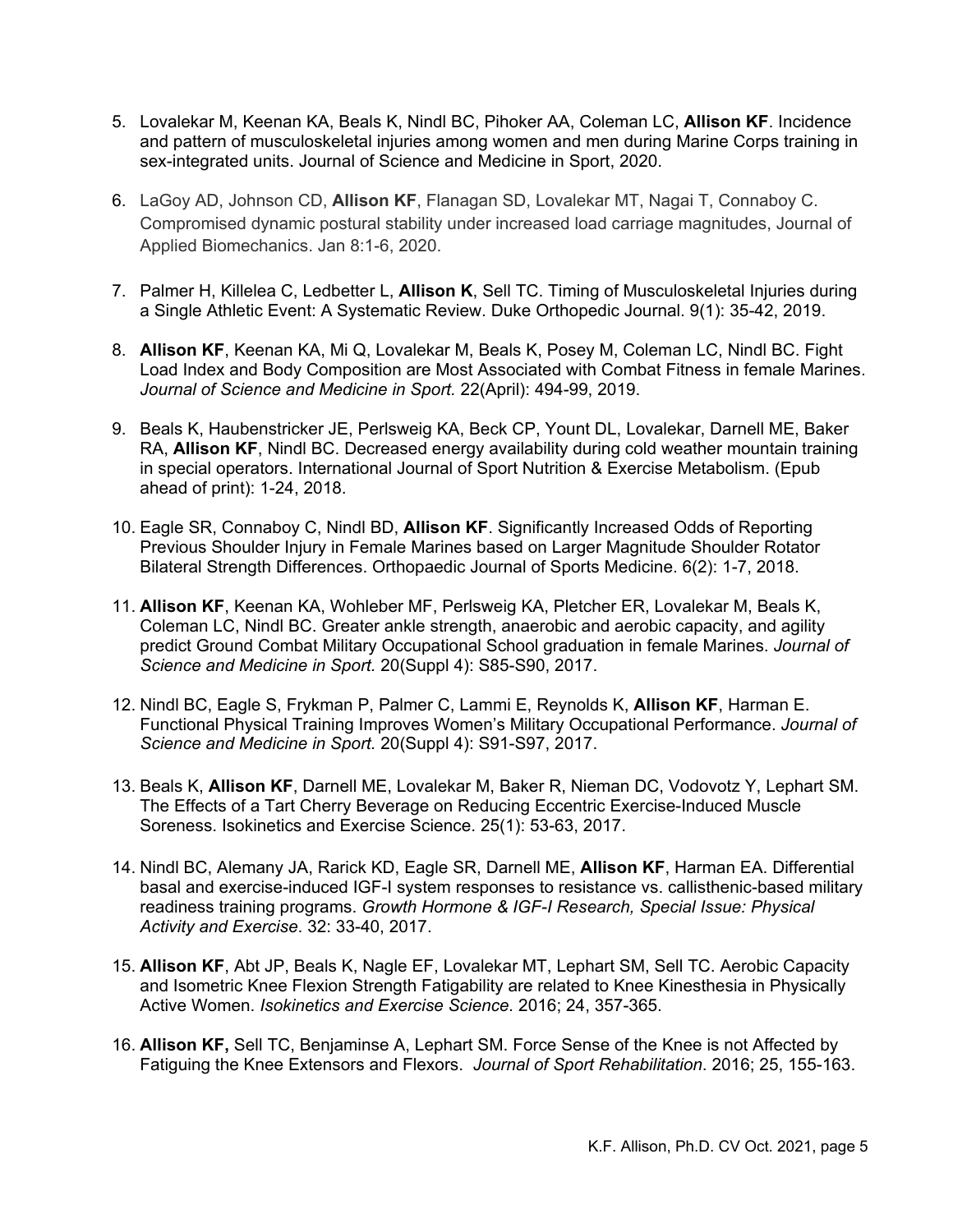- 17. Chu Y, Keenan K, **Allison K**, Lephart S, and Sell T. The positive correlation between trunk, leg, and shoulder strength and linear bat velocity at different ball locations during the baseball swing in adult baseball players. *Isokinetics and Exercise Science.* 2015; 23(4), 237-244.
- 18. Sell MA, Abt JP, Sell TC, Keenan KA, **Allison KF**, Lovalekar MT, Lephart SM. Reliability and Validity of Medicine Ball Toss Tests as Clinical Measures of Core Strength. *Isokinetics and Exercise Science*. 2015; 23(3): 151-160.
- 19. **Allison KF**, Keenan KA, Sell TC, Abt JP, Nagai T, Deluzio J, McGrail M, Lephart SM. Musculoskeletal, biomechanical, and physiological sex differences in the US Military. *Army Medical Department Journal*. 2015; Apr-Jun: 22-32.
- 20. Dube JJ, **Allison KF,** Rousson V, Goodpaster BH, Amati F. Exercise dose and insulin sensitivity: important consideration for type 2 diabetes prevention. *Medicine and Science in Sport and Exercise.* 2012; 44(5):793-799.
- 21. Crawford K, **Fleishman K,** Abt JP, Sell TC, Nagai T, Deluzio J, Rowe R, McGrail M, Lephart SM. Less Body Fat Improves Physical and Physiological Performance in Army Soldiers. *Military Medicine.* 2011; 176(1): 35-43.

## **BOOK CHAPTER:**

1. Nagai T, **Allison KF**, Schmitz JL, Sell TC, Lephart SM. Conscious Proprioception Assessments in Sports Medicine: How Individuals Perform Each Submodality? Sports Medicine (eBook). 2016; 1-13.

## **PUBLISHED ABSTRACTS:**

- 1. Mulkey, E.K., Neil, E.R, Cousins T.A., Gibson M.H., Lovalekar M.T., Allison K.F., Murray M.E. (2021 - October 13). *The Lived Clinical Experiences of Expatriate Athletic Trainers* [Conference Presentation]. Canadian Athletic Therapists Association Conference, Online Webinar Series.
- 2. Mulkey EK, Neil ER, Cousins TA, Gibson MH, Lovalekar MT, Allison KF, Murray ME. The Lived Clinical Experiences of Expatriate Athletic Trainers. National Athletic Trainer's Association Annual Meeting, 2021 (virtual).
- 3. Johnson CC, Krajewksi KT, Dever DE, Rai A, **Allison KF**, Lovalekr M, Anderst WJ, Connaboy CC. Medial Compartment Gap is Decreased During Forced Marching and Running Load Carriage Tasks. Proceedings of ACSM 2020 Annual Meeting, San Fransisco, CA, 26-30 May 2020. MSSE, Volume 52: Supplement.
- 4. Poploski K, Winters J, Lovalekar M, Abt J, Coleman L, **Allison K**. Pre-Training Characteristics Related to the Development of Hip Injuries during Infantry Training Among Female Marines. American Physical Therapy Association Combined Sections Meeting. Denver, CO. February 12- 15, 2020.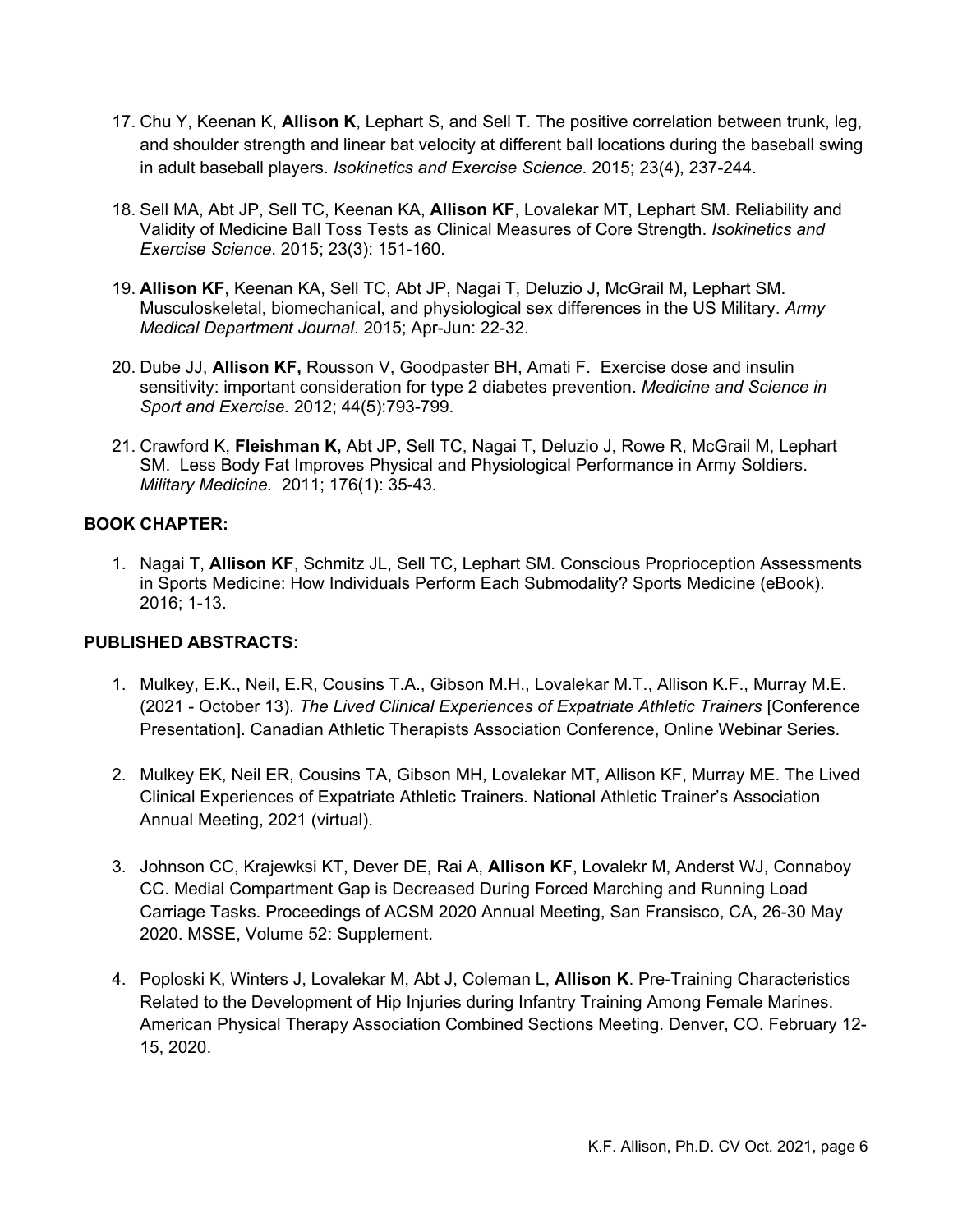- 5. Dever DE, Krajewski KT, Johnson CC, Mi Q, Lovalekar M, **Allison KF**, Nindl BC, Anderst WJ, Connaboy C. Effect of Load Carriage Running and Forced Marching on Gait Kinematics of Recruit-Aged Females. International Society of Biomechanics (ISB/ASB 2019): Calgary, July 31-Aug 4 2019.
- 6. Lovalekar M, Keenan K, Beals K, Nindl BC, Coleman LC, Posey M, **Allison KF**. Descriptive epidemiology of musculoskeletal injuries among female and male Marines during Ground Combat Element Integrated Task Force. American Public Health Association 2018 Annual Meeting & Expo. Nov. 10 - Nov. 14, 2018; San Diego, CA.
- 7. **Allison KF**, Keenan KA, Mi Q, Lovalekar M, Beals K, Posey M, Coleman LC, Nindl BC. Physiological and Musculoskeletal Determinants of Combat Fitness in Marines. The Third International Conference on Physical Employment Standards. Portsmouth, United Kingdom, 17- 19 July 2018.
- 8. Stump RK, Pletcher E, Connaboy C, **Allison KF**, Lovalekar M, Darnell ME, Nagai T. Effects of Fatigue Induced by Intermittent Running on Muscular Strength, Power, and Glycogen Content. Mid-Atlantic Regional Chapter Conference of the American College of Sports Medicine. Harrisburg, PA. November 3-4, 2017.
- 9. Lagoy AD, Johnson CD, **Allison KF**, Flanagan SD, Lovalekar MT, Nagai T, Connaboy C. Effect of Increasing Military-Related Load Carriage Magnitude on Dynamic Postural Stability in Men and Women. Mid-Atlantic Regional Chapter Conference of the American College of Sports Medicine. Harrisburg, PA. November 3-4, 2017.
- 10. Lane JS, Bansbach HM, Connaboy C, Darnell ME, Keenan K, Lovalekar M, Nagai T, **Allison KF**. The Effect of Loaded Fatigue on Loaded Postural Stability. Mid-Atlantic Regional Chapter Conference of the American College of Sports Medicine. Harrisburg, PA. November 3-4, 2017.
- 11. Eagle S, Nindl BC, Connaboy C, **Allison KF**. Significantly Increased Odds of Reporting Previous Shoulder Injury in Females Based on Larger Magnitude Shoulder Rotator Side-to-Side Strength Differences. National Athletic Trainers' Association Annual Meeting. Houston, TX. June 29, 2017.
- 12. Pletcher E, Keenan KA, Lovalekar M, Coleman LC, Nindl BC, **Allison KF**. Greater Ankle Strength and Aerobic/Anaerobic Capacity in Female Marines Who Completed Ground Combat Military Occupational Specialty School. Annual Meeting of the American College of Sports Medicine. Denver, CO. June 3, 2017.
- 13. **Allison KF**, Keenan KA, Mi Q, Lovalekar M, Beals K, Coleman LC, Nindl BC. Body Composition and Physical Determinants of Physiological and Musculoskeletal Readiness in Marines. Annual Meeting of the American College of Sports Medicine. Denver, CO. June 1, 2017.
- 14. **Allison KF**, Keenan KA, Frame MM, Lovalekar MT, Beals K, Weinberg AM, Coleman LC, Nindl BC. Body Composition and Anthropometric Variables are Associated with better Physiological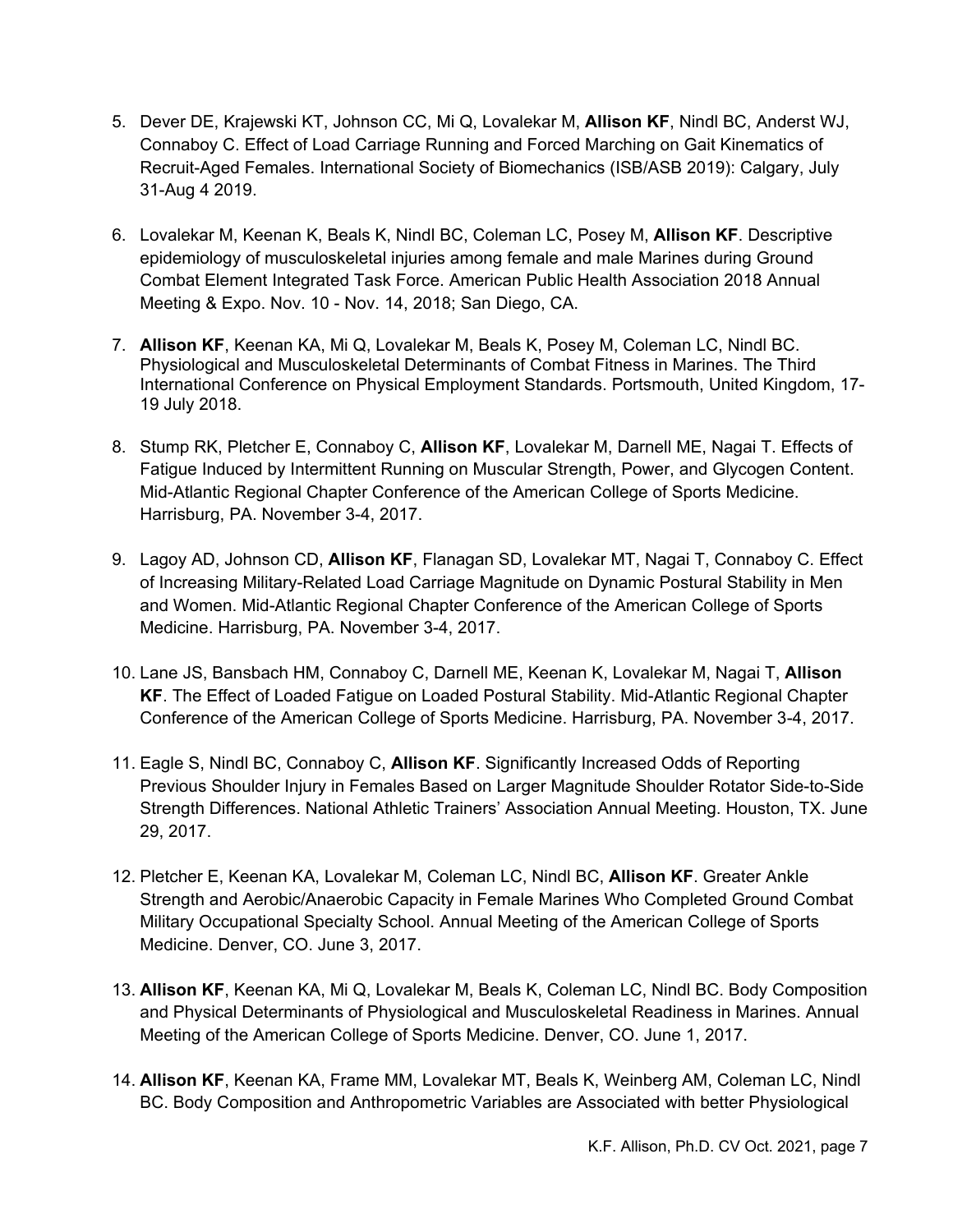and Musculoskeletal Performance in Female Marines. 2016 AMEDD Military Health System Research Symposium; Kissimmee, FL.

- 15. Keenan KA, **Allison KF**, Frame MM, Lovalekar MT, Beals K, Weinberg AM, Coleman LC, Nindl BC. Better Fitness is Related to Lower Injury Risk in Male and Female Marines during Integrated Training. 2016 AMEDD Military Health System Research Symposium; Kissimmee, FL.
- 16. Pletcher EP, Lovalekar MT, Frame MM, Kido Y, Beals K, Nindl BC, **Allison KF**. Decreased percent body fat but not body mass is associated with better performance on combat fitness test in male and female Marines. National Strength and Conditioning Association Annual Meeting. New Orleans, LA. 2016
- 17. Bansbach H, Pletcher E, Lovalekar M, Frame M, Kido Y, Sell T, **Allison K.** Correlations and gender-related differences in dynamic postural stability and landing kinematics in U.S. Marines. American Society of Biomechanics Annual Meeting. Raleigh, NC. 2016
- 18. Poploski KM, Winters JD, **Allison KF**, Nagai T, Sell TC, Beals K, Abt JP, Wirt MD, Lephart SM. Lower Extremity Musculoskeletal Injury History, Strength, and Biomechanics in Female US Army Soldiers. American College of Sports Medicine Annual Meeting; June 1-4, 2016; Boston, MA.
- 19. **Allison KF**, Abt JP, Sell TC, Beals K, Lovalekar M, Nagai T, Lephart SM. Physiological and Strength Characteristics of Enlisted Female Soldiers by Physical Demand Rating and PULHES Number. American College of Sports Medicine Annual Meeting; May 26-30, 2015; San Diego, CA.
- 20. Sell MA, Abt JP, Sell TC, Keenan KA, **Allison KF,** Lovalekar MT, Lephart SM. The Development and Assessment of Core Strength Clinical measures: The Reliability and Validity of Medicine Ball Toss Tests. National Athletic Trainer's Association Annual Meeting; June 24- 27, 2014; Indianapolis, IN.
- 21. Abt JP, Sell TC, Beals K, **Allison KF**, Nagai T, Wood DE, Lephart SM, FACSM. Physical/Physiological Comparison between Cohorts of Naval Special Warfare SEAL Operators and SEAL Qualification Training Students. American College of Sports Medicine Annual Meeting; May 27-31, 2014; Orlando, FL.
- 22. **Allison KF**, Abt JP, Sell TC, Beals K, Wood D, Lephart SM. The Relationship between Body Fat, Injury and Musculoskeletal/Physiological Performance in Naval Special Warfare Operators. American College of Sports Medicine Annual Meeting; May 27-31, 2014; Orlando, FL.
- 23. Nagai T, Lovalekar M, **Allison KF**, Abt JP, Sell TC, Smalley BW, Wirt MD, Lephart SM, FACSM. Prevalence of Neck Pain and Low Back Pain in a Combat Aviation Brigade. American College of Sports Medicine Annual Meeting; May 27-31, 2014; Orlando, FL.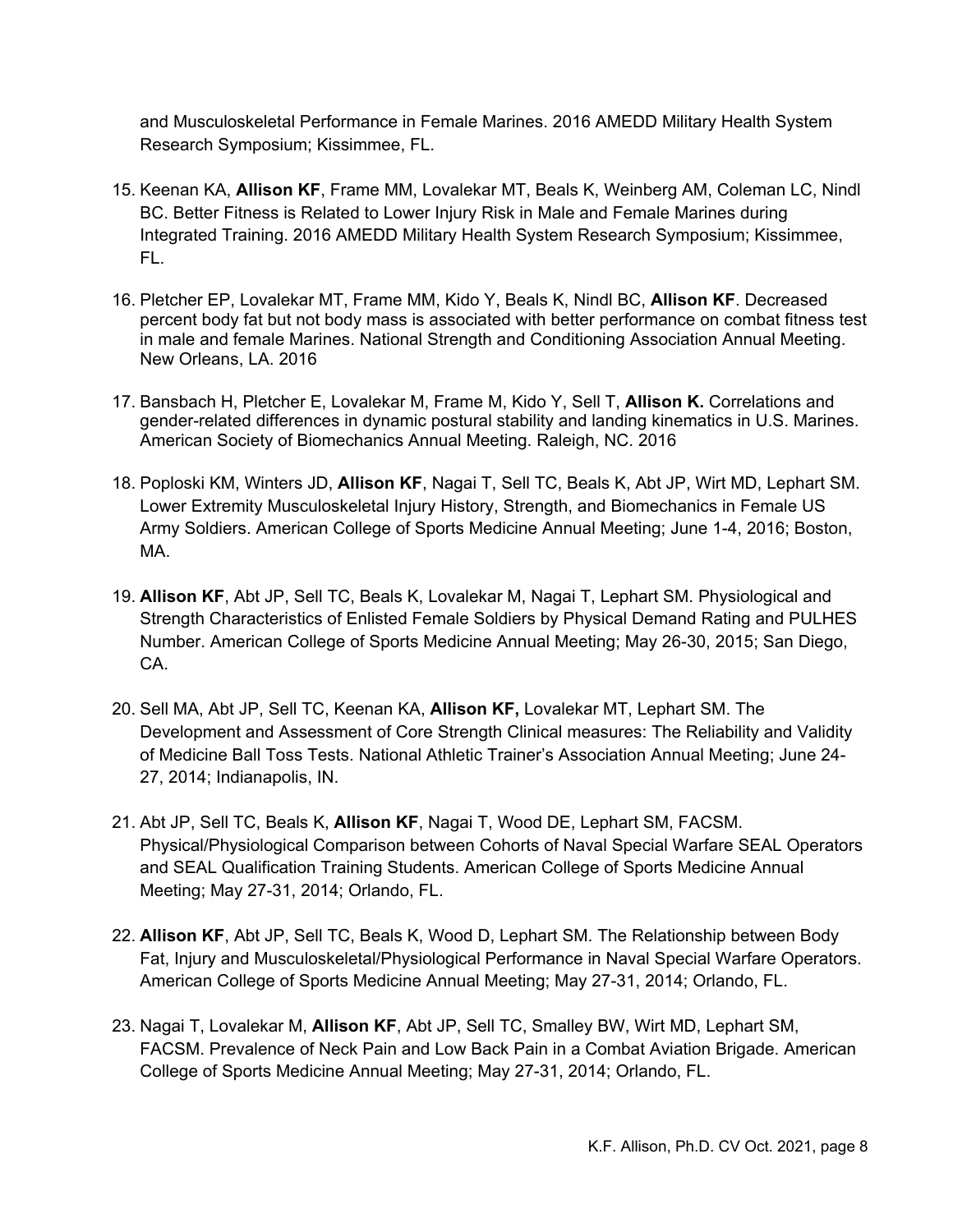- 24. Nagai T, **Allison KF**, Keenan KA, Abt JP, Sell TC, Smalley BW, Wirt MD, Lephart SM. Gender Differences in Modifiable Musculoskeletal Characteristics in US Army Helicopter Pilots. Aerospace Medical Association Annual Meeting; May 11-15, 2014; San Diego, CA.
- 25. **Allison KF**, Sell TC, Abt JP, Beals K, Nagle EF, Lovalekar MT, Lephart SM. The Relationship between Physiological and Musculoskeletal Characteristics and Knee Kinesthesia Following Fatiguing Exercise. National Athletic Trainers' Association Annual Meeting; June 24-27, 2013; Las Vegas, NV.
- 26. **Allison KF**, Abt JP, Sell TC, Oliver JM, Zimmer AC, Hovey GD, Nott ZJ, Lephart SM. The Relationship between Physiological and Musculoskeletal characteristics and Tactical Performance in Naval Special Warfare Operators. 2012; 45(5) Supplement 2. Poster presentation
- 27. **Allison KF***,* Akins JS, Sell TC, Abt JP, Lovalekar MT, Crawford K, Lephart SM. Heart Rate and Postural Stability are Similar after Aerobic and Anaerobic Exercise. *Medicine and Science in Sport and Exercise*. 2012; 44(5) Supplement 2, 66. Poster presentation.
- 28. Amati F, Dube JJ, **Allison KF,** Rousson V, Goodpaster BH. Exercise dose and insulin sensitivity: important consideration for type 2 diabetes prevention. *Medicine and Science in Sport and Exercise*. 2012; 44(5) Supplement 2, 226. Poster presentation.
- 29. **Fleishman K***,* Crawford K, Darnell ME, Lovalekar MT, Abt JP, Lephart SM. The Effect of Tart Cherry Juice Blend in Reducing Eccentric-Induced Muscle Soreness. *Medicine and Science in Sport and Exercise*. 2011; 43(5) Supplement 1, 16. Thematic poster presentation.
- 30. **Fleishman K***,* Crawford K, Abt J, Sell T, Lovalekar M, Nagai T, Deluzio J, Rowe R, McGrail M, Lephart S. Optimal Body Composition for Performance of 101<sup>st</sup> Airborne (Air Assault) Soldiers. *Medicine and Science in Sport and Exercise.* 2010; 42(5) Supplement 1, 622. Poster presentation.
- 31. **Fleishman K**, Amati F, Jakicic J, Goodpaster B. Exercise Intensity and Insulin Sensitivity: What is the Dose Response Relationship? Free Communication Presentation. American College of Sports Medicine, 2008 Mid-Atlantic Regional Chapter Conference. Harrisburg, PA.

# **PROFESSIONAL ACTIVITIES**

**\_\_\_\_\_\_\_\_\_\_\_\_\_\_\_\_\_\_\_\_\_\_\_\_\_\_\_\_\_\_\_\_\_\_\_\_\_\_\_\_\_\_\_\_\_\_\_\_\_\_\_\_\_\_\_\_\_\_\_\_\_\_\_\_\_\_\_\_\_\_\_\_\_\_\_\_\_\_\_\_\_\_**

## **TEACHING:**

## **Program administration:**

University of Pittsburgh, Pittsburgh, PA School of Health and Rehabilitation Sciences Department of Sports Medicine and Nutrition • Program Co-Director, MS Program in Sports Medicine 2017 – present • Program Director, MS Program in Sports Medicine 2016 – 2017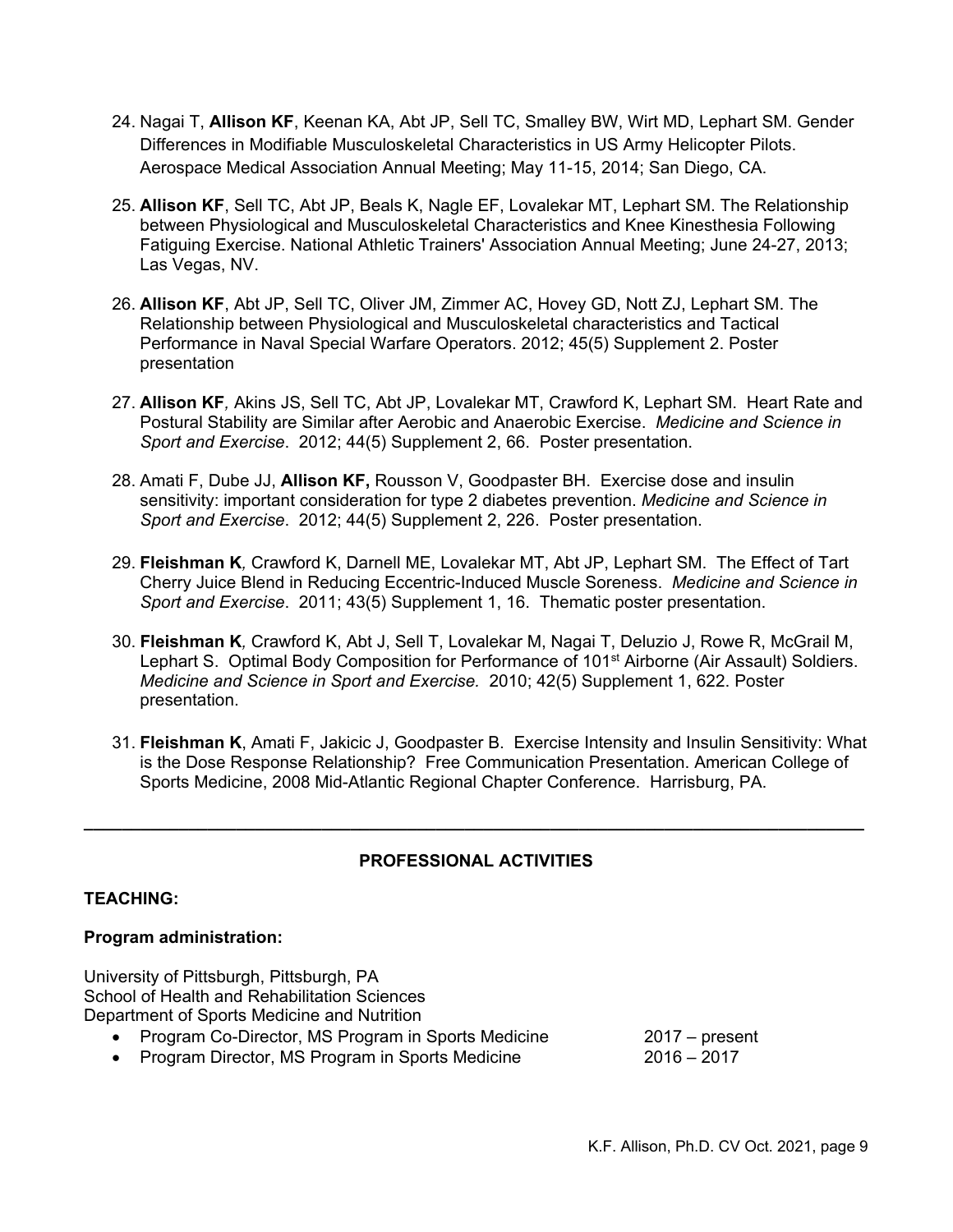# **Teaching activity:**

# **REHSCI 1215/1216 – Exercise Physiology + Lab: Primary Instructor**

University of Pittsburgh, Pittsburgh, PA

# School of Health and Rehabilitation Sciences

**Summary:** This course focuses on the effects of exercise in preventing and treating disability, in optimizing the rehabilitation process, and in maintaining the health of those with disabilities. The course emphasizes the effects of exercise on the various body systems, including the cardiovascular, neuromuscular, and musculosketetal, in individuals with disabilities.

**Credits:** 2 credit hours lecture / 1 credit hour lab

**Students:** 60+ Undergraduate Students

**Classes taught/semester:** 28 lectures

**Years taught:** Fall 2020, Fall 2021

# **HRS 3897 – Laboratory Techniques in Sports Medicine II: Primary Instructor**

Location: University of Pittsburgh, Pittsburgh, PA

School of Health and Rehabilitation Sciences Department of Sports Medicine and Nutrition

**Summary:** The purpose of the course is to expand students' knowledge on the theory and application of biomechanics and neuromuscular function. Individuals will learn fundamental biomechanical and physiological techniques for the investigation of human movement and performance optimization. Students will be introduced to current concepts related to the following techniques and topics: strength, flexibility/postural testing, proprioception, electromyography, autonomic physiology,

perception/cognition, physiological testing, aquatic physiological testing, biomarkers, nutrition, and epidemiological assessment.

**Credits:** 3 credit hours

**Students:** 8-30 Graduate Students

# **Classes taught/semester:** 10

**Years taught:** Co-Primary Instructor: Spring 2018, Spring 2019; Primary Instructor: Spring 2020

# **HRS 2868 – Seminar in Sports Medicine: Co-Primary Instructor**

Location: University of Pittsburgh, Pittsburgh, PA School of Health and Rehabilitation Sciences Department of Sports Medicine and Nutrition

**Summary:** Course designed to address a variety of current issues and technical advancements in sports medicine. Course divided into three units including a medical, legal, and ethical issues in sports medicine unit. The second unit will focus on the unique and newly developed technical advances in the field supported by the current research. Final unit will address the research and clinical application of isokinetic testing devices.

**Credits:** 3 credit hours

**Students:** 8-12 Graduate Students

**Classes taught/semester:** 7

Years taught: Spring 2016

# **HRS 2650 – Exercise Physiology: Primary Instructor**

Location: University of Pittsburgh, Pittsburgh, PA School of Health and Rehabilitation Sciences Department of Sports Medicine and Nutrition

**Summary:** The purpose of this course is to provide students the knowledge of theoretical and applied aspects of exercise physiology. An in-depth understanding of how the body responds when exposed to acute and chronic bouts of exercise will be provided through lectures and laboratory. Topics discussed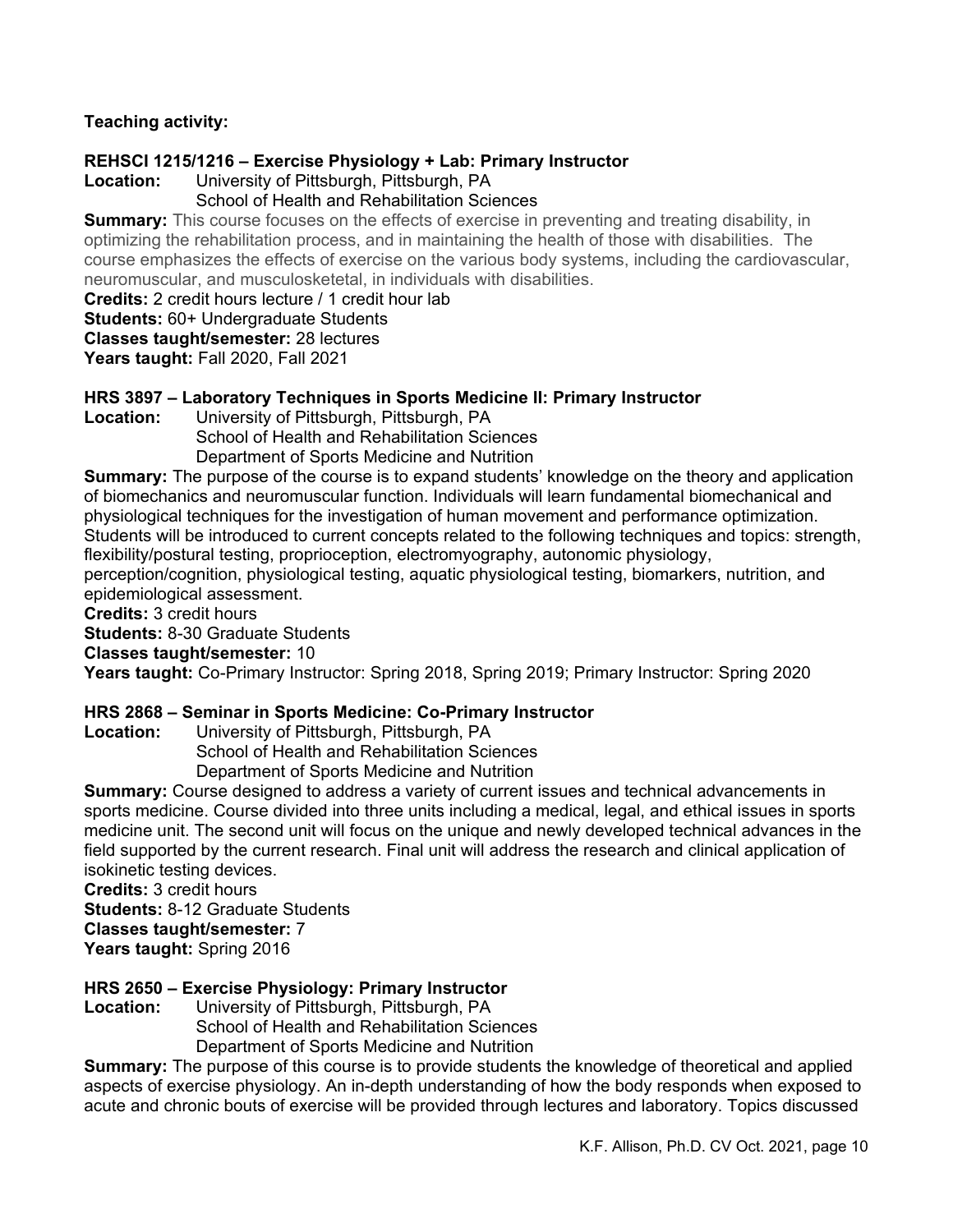will include physiological responses and adaptations of the cardiovascular, respiratory, metabolic, and neuromuscular systems to exercise; assessing cardiorespiratory fitness, body composition, and anaerobic performance; environmental considerations; and nutrition's role in sport and exercise performance.

**Credits:** 3 credit hours **Students:** 5-30 Graduate Students **Classes taught/semester:** 14 **Years taught:** Fall 2015, Fall 2016, Fall 2017, Fall 2018, Fall 2019

# **HRS 3896 – Research Seminar in Sports Medicine: Primary Instructor**

University of Pittsburgh, Pittsburgh, PA School of Health and Rehabilitation Sciences Department of Sports Medicine and Nutrition

**Summary:** Course is designed to introduce student to critical review of research in sports medicine. Students will critique research problems, methodology, analysis and clinical application of published manuscripts. Course will provide student with an opportunity to present and discuss paradigms and specific research proposals that are being developed for completion of thesis and dissertation requirements.

**Credits:** 3 credit hours

**Students:** 8-20 Graduate Students

#### **Classes taught/semester:** 7

**Years taught:** Co-Instructor: Fall 2015, Fall 2016, Fall 2017, Fall 2018; Primary Instructor: Fall 2019

# **HRS 3897 – Laboratory Techniques in Sports Medicine II: Guest Lecturer/Instructor**

University of Pittsburgh, Pittsburgh, PA

School of Health and Rehabilitation Sciences

Department of Sports Medicine and Nutrition

**Summary:** The purpose of the course is to expand students' knowledge on the theory and application of biomechanics and neuromuscular function. Individuals will learn fundamental biomechanical and physiological techniques for the investigation of human movement and performance optimization. Students will be introduced to current concepts related to the following techniques and topics: strength, flexibility/postural testing, proprioception, electromyography, autonomic physiology,

perception/cognition, physiological testing, aquatic physiological testing, biomarkers, nutrition, and epidemiological assessment.

**Credits:** 3 credit hours

**Students:** 8-12 Graduate Students

**Classes taught/semester:** 2-3 (Exercise Physiology and Body Composition Units/Laboratories) **Years taught:** Spring 2010, Spring 2011, Spring 2012, Spring 2013, Spring 2015, Spring 2016

## **HRS 3896 – Research Seminar in Sports Medicine: Guest Lecturer**

Location: University of Pittsburgh, Pittsburgh, PA

School of Health and Rehabilitation Sciences

Department of Sports Medicine and Nutrition

**Summary:** Course is designed to introduce student to critical review of research in sports medicine. Students will critique research problems, methodology, analysis and clinical application of published manuscripts. Course will provide student with an opportunity to present and discuss paradigms and specific research proposals that are being developed for completion of thesis and dissertation requirements.

**Credits:** 3 credit hours

**Students:** 8-12 Graduate Students

**Classes taught/semester:** 1-3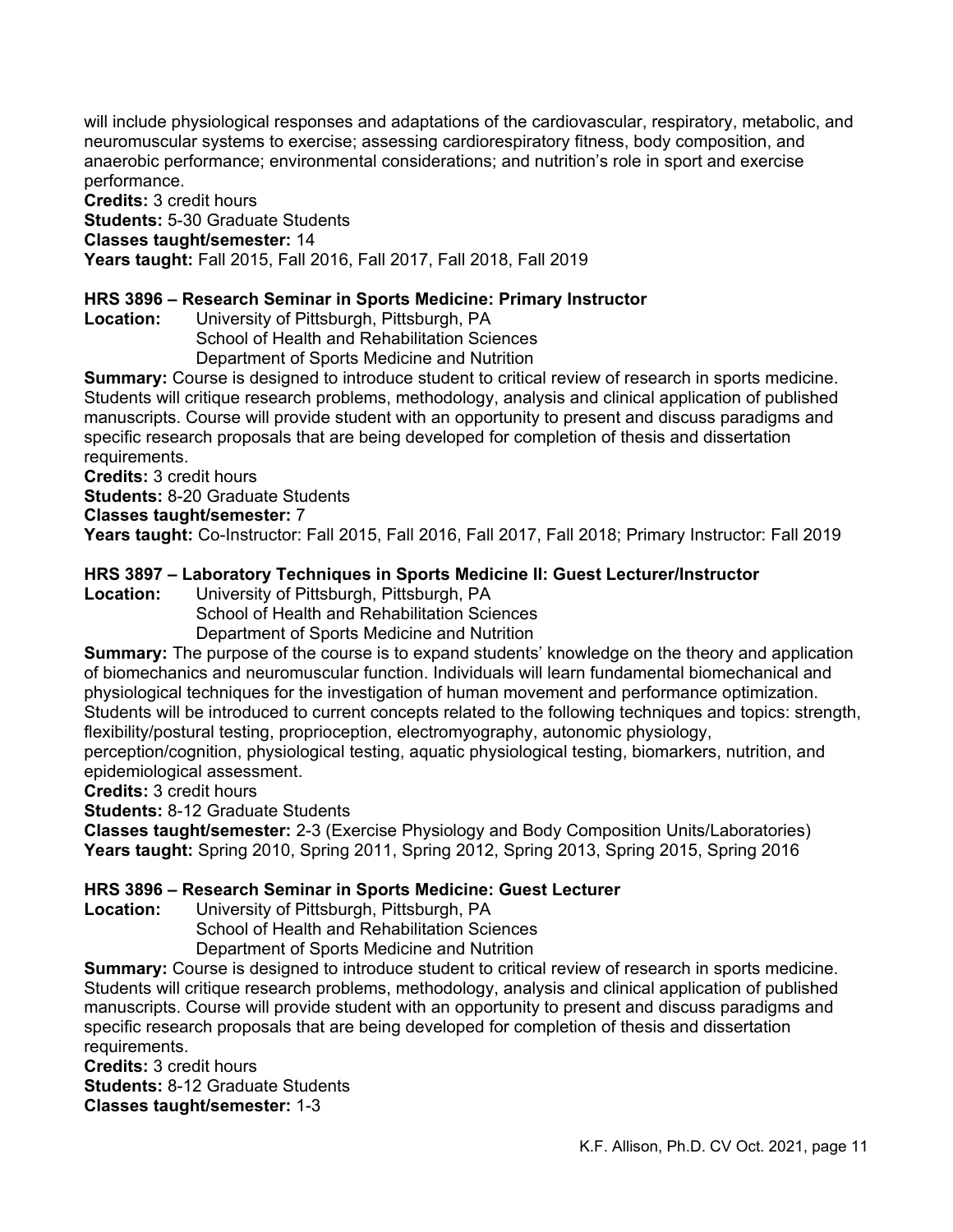# **Years taught:** Fall 2012, Fall 2013, Fall 2014

## **CDN 1603/HRS 2631 – Nutrition Assessment 2: Guest Instructor**

**Location:** University of Pittsburgh, Pittsburgh, PA School of Health and Rehabilitation Sciences Department of Sports Medicine and Nutrition

**Summary:** Introduction to professional knowledge and skills in nutrition focused physical examination. The course is based on the knowledge/application of the NCP and Model in professional practice. Learning experiences will include formal class presentations, class discussions, case-based problem solving and simulation laboratory sessions. Knowledge based learning leading to examination technique simulations for anthropometric measurements for body composition, nutrition focused physical examination for malnutrition diagnosing and examination techniques, e.g., vital signs, head and neck exam, intra and extra-oral exams, heart and lung auscultation, as well as, abdominal auscultation and palpation are included. At the completion of the course competency in application of nutrition focused physical examination techniques will be assessed on an individual basis. **Credits:** 3 credit hours

**Students:** 20+ Graduate Students

**Classes taught/semester:** 1 laboratory experience

**Years taught:** Fall 2010, Fall 2011, Fall 2012, Fall 2013, Fall 2014, Fall 2015, Fall 2016, Fall 2017, Fall 2018, Fall 2019

#### **REHSCI 1215 – Exercise Physiology: Guest Instructor**

**Location:** University of Pittsburgh, Pittsburgh, PA

School of Health and Rehabilitation Sciences

**Summary:** This course focuses on the effects of exercise in preventing and treating disability, in optimizing the rehabilitation process, and in maintaining the health of those with disabilities. The course emphasizes the effects of exercise on the various body systems, including the cardiovascular, neuromuscular, and musculosketetal, in individuals with disabilities.

**Credits:** 3 credit hours

**Students:** 20+ Undergraduate Students

**Classes taught/semester:** 4 laboratory experience

**Years taught:** Fall 2010, Fall 2011, Fall 2012, Fall 2013

#### **HRS 2628 – Nutrition and Performance: Guest Instructor**

**Location:** University of Pittsburgh, Pittsburgh, PA School of Health and Rehabilitation Sciences

**Summary:** This course focuses on the effects of exercise in preventing and treating disability, in optimizing the rehabilitation process, and in maintaining the health of those with disabilities. The course emphasizes the effects of exercise on the various body systems, including the cardiovascular, neuromuscular, and musculosketetal, in individuals with disabilities.

**Credits:** 3 credit hours

**Students:** 5-15 Graduate Students

**Classes taught/semester:** 1-3 laboratory experiences

**Years taught:** Fall 2009, Fall 2010, Fall 2011

# **PEDC 0002 – Intermediate Swimming: Primary Instructor**

University of Pittsburgh, Pittsburgh, PA School of Education Department of Health and Physical Activity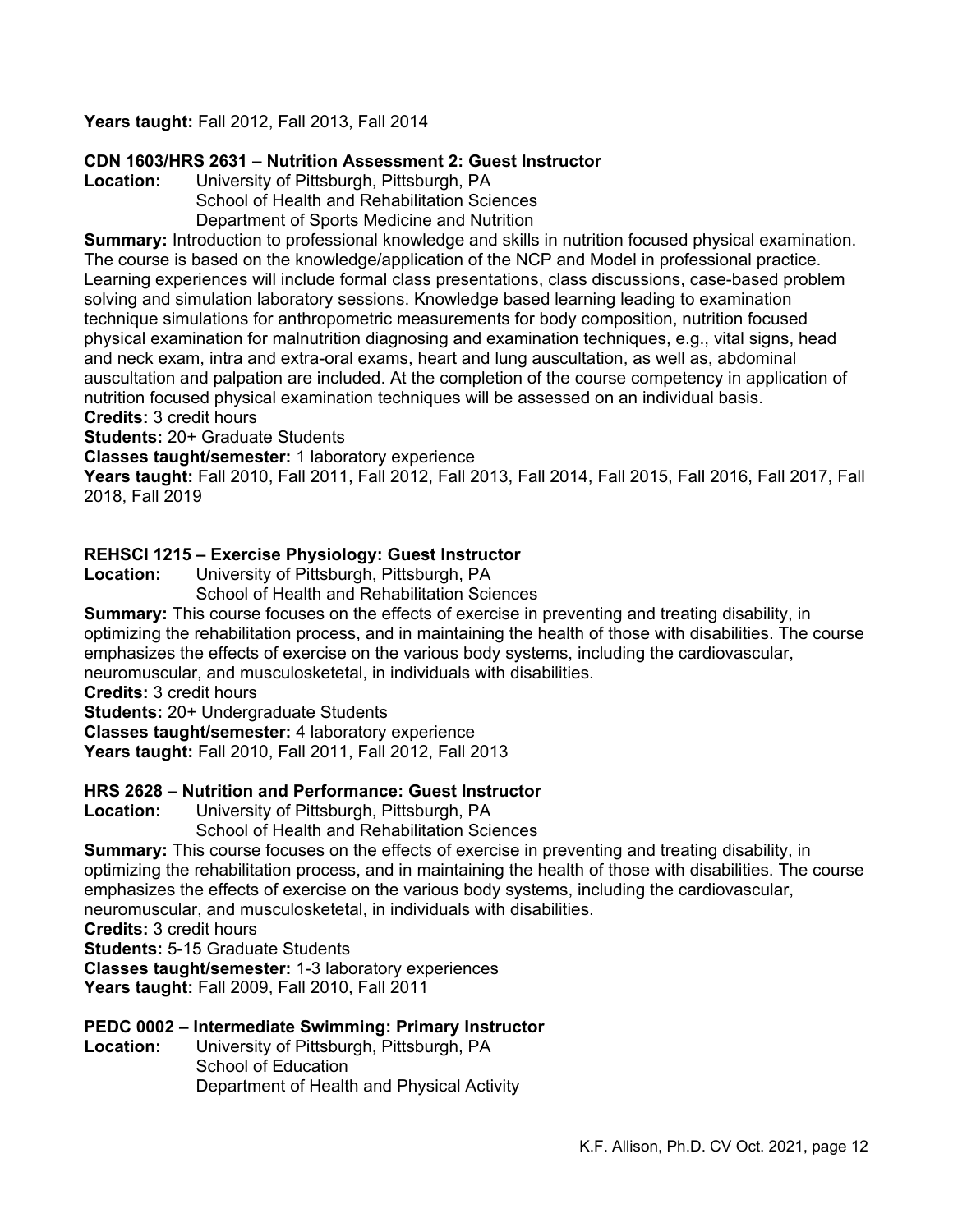**Summary:** For students who have learned the mechanics of basic aquatic strokes and are interested in the development of proper rhythm and timing necessary for good performance in swimming. Students are permitted to set their own achievement goals. Instruction is on an individual basis. **Credits:** 1 credit hour

**Students:** 2 class sections/semester, 10-15 undergraduate students/section

#### **Classes taught/semester:** 14

Years taught: Fall 2007, Spring 2008

#### **PEDC 0146 - First Aid/CPR for the Professional Rescuer: Primary Instructor**

Location: University of Pittsburgh, Pittsburgh, PA School of Education Department of Health and Physical Activity

**Summary:** A laboratory-lecture course in which American red cross techniques of cardiopulmonary resuscitation (CPR) and standard first aid are presented. All students who meet the American red cross standards will receive American red cross certification. **Credits:** 2 credit hours **Students:** 2 class sections/semester, 10-15 undergraduate students/section **Classes taught/semester:** 12

**Years taught:** Fall 2007, Spring 2008

## **INVITED LECTURES AND SEMINARS:**

| September 9, 2020 | Panel discussion, Duquesne University<br><b>Biomedical Engineering Senior Capstone I and II</b><br>BMED 440 W01 / BMED 441 W01                                                                                                                                                                                                 |
|-------------------|--------------------------------------------------------------------------------------------------------------------------------------------------------------------------------------------------------------------------------------------------------------------------------------------------------------------------------|
| November 13, 2019 | "Careers in Sports and Athletics"<br>Oakland Catholic High School, Pittsburgh, PA                                                                                                                                                                                                                                              |
| January 12, 2017  | "Body Composition and Anthropometric Variables are<br>Associated with Better Physiological and Musculoskeletal<br>Performance in Female Marines"<br>Military Women's Health Research Quarterly Call<br>Chair: Lt Col Candy Wilson, USAF, NC; PhD, WHNP-BC                                                                      |
| April 21, 2016    | "Neuromuscular Characteristics Related to Injury Prevention<br>and Performance: Training Considerations for Athletic and<br>Military Populations." Guest Lecture for Physiological<br>Adaptations to Training; University of Pittsburgh, School of<br>Education, Department of Health and Physical Activity.<br>Pittsburgh, PA |
| March 6, 2016     | "Musculoskeletal, Biomechanical, and Physiological Gender Differences<br>in the U.S. Military: Considerations for Injury and Performance."<br>McGowan Institute for Regenerative Medicine Scientific Retreat<br>Military-Relevant Injury Research Symposium<br>Nemacolin Woodlands Resort, Farmington, PA                      |
| October 15, 2015  | "On the Battlefield and the Playing Field: Research to Guide and Assist<br>the Tactical and Elite Athlete"                                                                                                                                                                                                                     |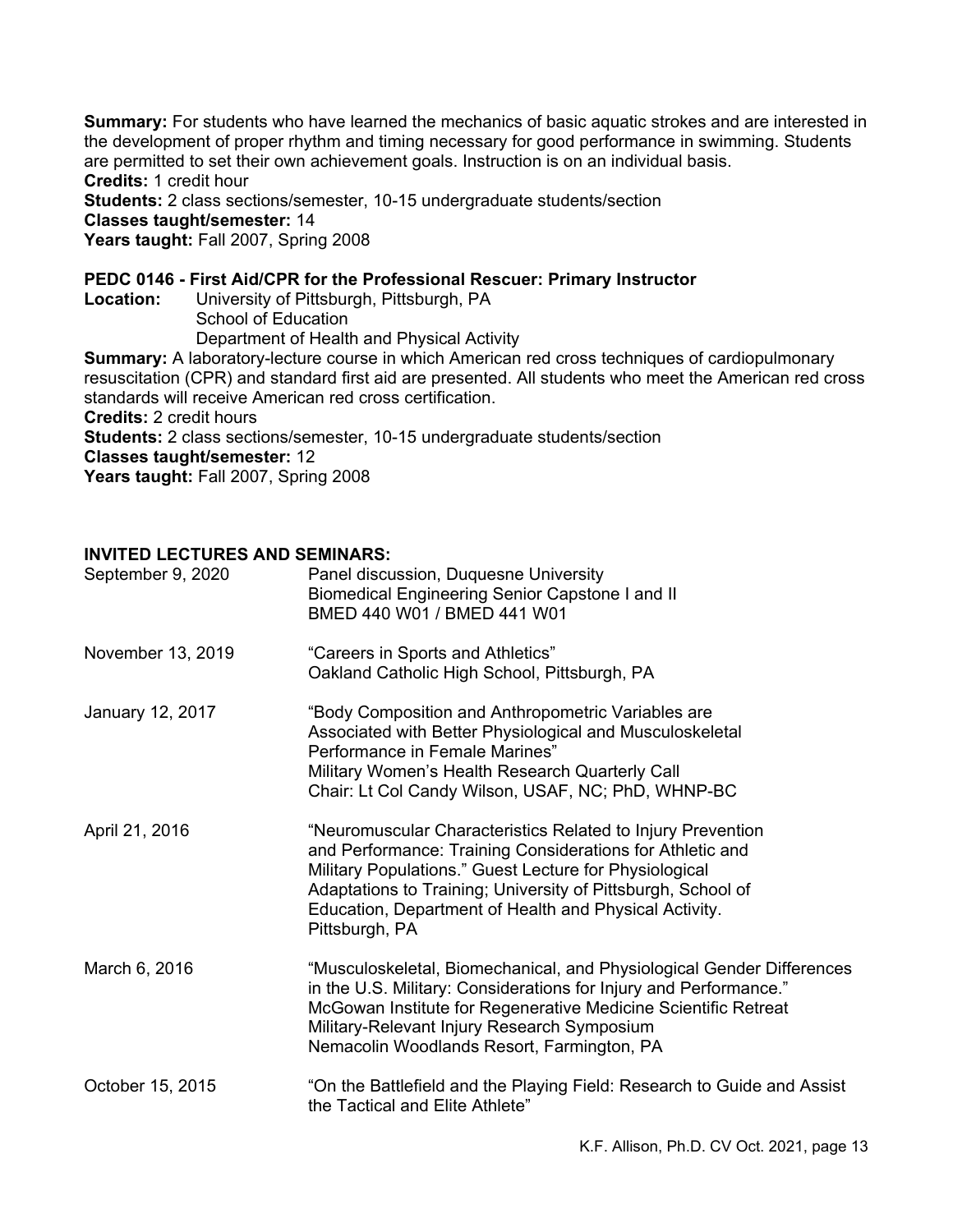|                                   | University of Pittsburgh Health Sciences Alumni and Friends reception,<br>US Grant Hotel, San Diego, CA                                                                                  |
|-----------------------------------|------------------------------------------------------------------------------------------------------------------------------------------------------------------------------------------|
| June 7, 2014                      | "Keeping your Mitochondria and YOU Healthy through Exercise"<br>Invited speaker, United Mitochondrial Disease Foundation Annual<br>Symposium, Sheraton Station Square, Pittsburgh, PA    |
| November, 2013                    | "Meet the Expert" Panel<br>Mid-Atlantic Regional Chapter of the American College of Sports<br>Medicine, Sheraton Harrisburg-Hershey Hotel, Harrisburg, PA                                |
| April, 2012 &<br>February, 2011   | <b>UPMC Primary Care Sports Medicine Fellow Board Preparation</b><br>Body Composition and Exercise Physiology Laboratory Experience<br>Neuromuscular Research Laboratory, Pittsburgh, PA |
| October, 2011 &<br>November, 2010 | <b>UPMC Primary Care Sports Medicine Fellow Board Preparation</b><br>Guest Lecturer: Physiological Testing and Cardiovascular Adaptations<br>UPMC Shadyside Hospital, Pittsburgh, PA     |

## **STUDENT ACADEMIC ADVISEES:**

Sasha Tolliver (2021-2023) John Stauffer (2021-2023) Deanna Pesun (2021-2023) Kelly Mroz (2021-2023) Deanna Huck (2021-2023) Juliana Hougland (2021-2023) Yufei Hua (2021-2023) Jake Woodruff (2020-2022) Brittany Palm (2020-2022) Amber Martinelli (2020-2022) Erykah Jerome (2020-2022) Madison Feeser (2020-2022) Alaina Black (2020-2022) Allison Ross (2020-2021) Jordan Kissner (2019-2021) Jonathan Collins (2019) James Wright (2019-2021) Indira (Raub) Bricker (2018-2020) Emma Minsinger (2018-2020) Cecile Garfunkel (2018-2020) Camille Johnson (2017-2019) Raul Perez (2017-2018) Dennis Dever (2016-2018) Jordan Lane (2015-2017) Morgan Skidmore (2014-2016) Amy Kalajainen (2013-2015) Brandon Crooms (2012-2014) Thamar Perry (2012-2014)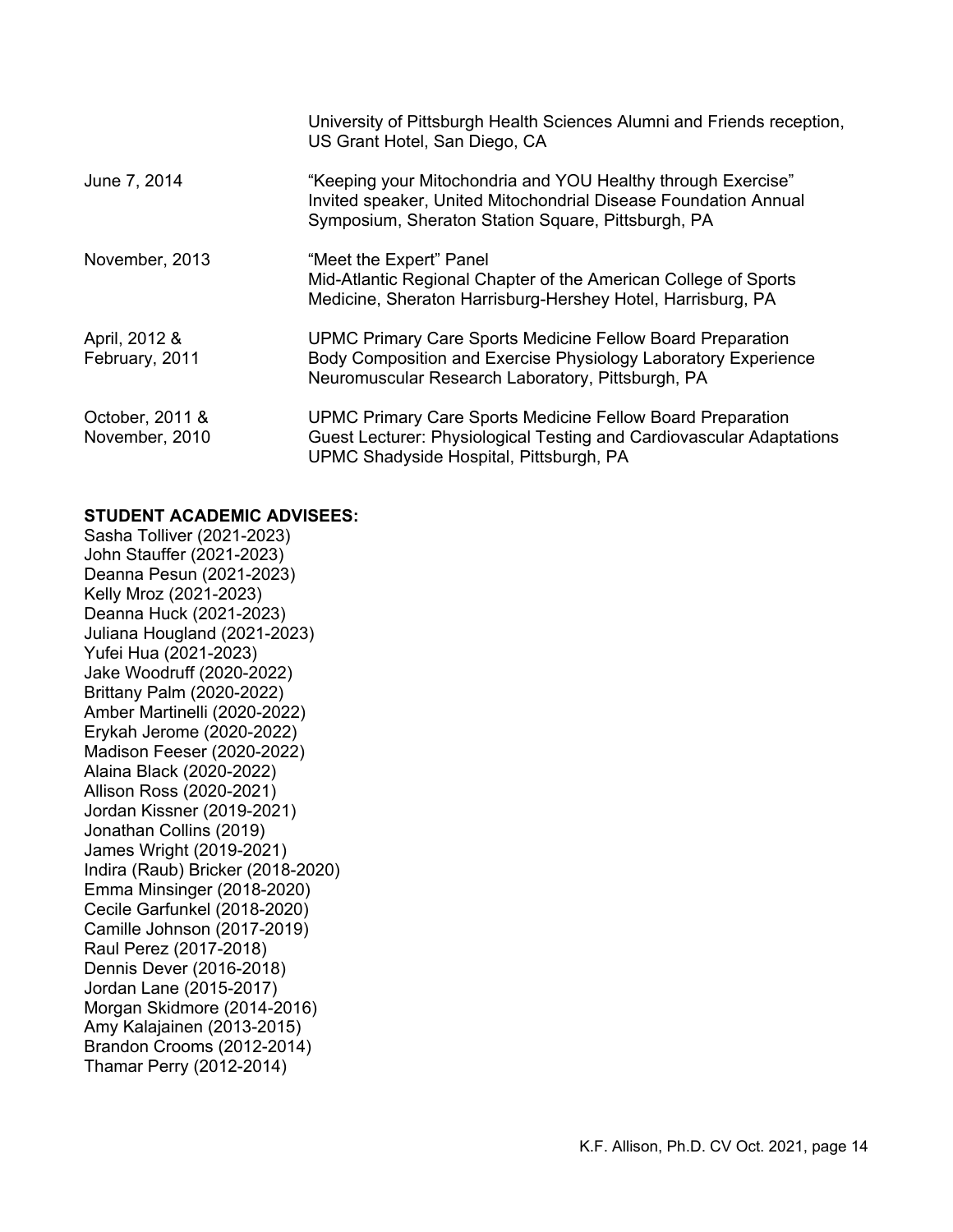## **INDEPENDENT STUDY COORDINATOR:**

James Wright (2019) Cecile Garfunkel (2019) Emma Minsinger (2019) Indira Raub (2019) Edward (Clark) Bingol (2019) Camille Johnson (2018) Audrey Bentley (2018) Dennis Dever (2017) Jordan Lane (2016) Amy Kalajainen (2014) Brandon Crooms (2013)

#### **INTERNSHIP COORDINATOR:**

Kate Pinker (2017) Joshua Sutker (2017) Gina Cappa (2017) Megan Wagner (2016) Alexis Ayres (2016) Zachary Menta (2016) Meaghan Beckner (2012) Jennifer Feldt (2012)

#### **THESIS/DISSERTATION COMMITTEE MEMBERSHIP:**

Madison Feeser (thesis committee member) Injury Epidemiology in Naval Special Warfare Operators (anticipated graduation: April 2022)

Jake Woodruff (thesis committee member) Effectiveness of Exercise Prescription in Runners with Patellofemoral Pain Measured by Functional Movement Screening (anticipated graduation: April 2022)

Amber Martinelli (thesis committee member) Current Parental Knowledge of Concussion in Youth Ice Hockey (anticipated graduation: April 2022)

Dynasty LaPrade (thesis chair)

Injury Incidence/Prevalence and Injury Prevention Education within the University Reserve Officer Training Corps (anticipated graduation: April 2022)

Alaina Black (thesis chair)

The effect of external ankle support on knee and ankle kinetics and kinematics during a jump landing task in experienced male and female basketball and volleyball athletes (anticipated graduation: April 2022)

Maddison Miller (thesis chair) Injury Risk Factors in Professional Female Football Teams (anticipated graduation: April 2022)

Robert Colombi (thesis committee member)

The Relationship of the COVID-19 Pandemic and the Mental Health of Collegiate Baseball Players (Anticipated graduation: June 2021)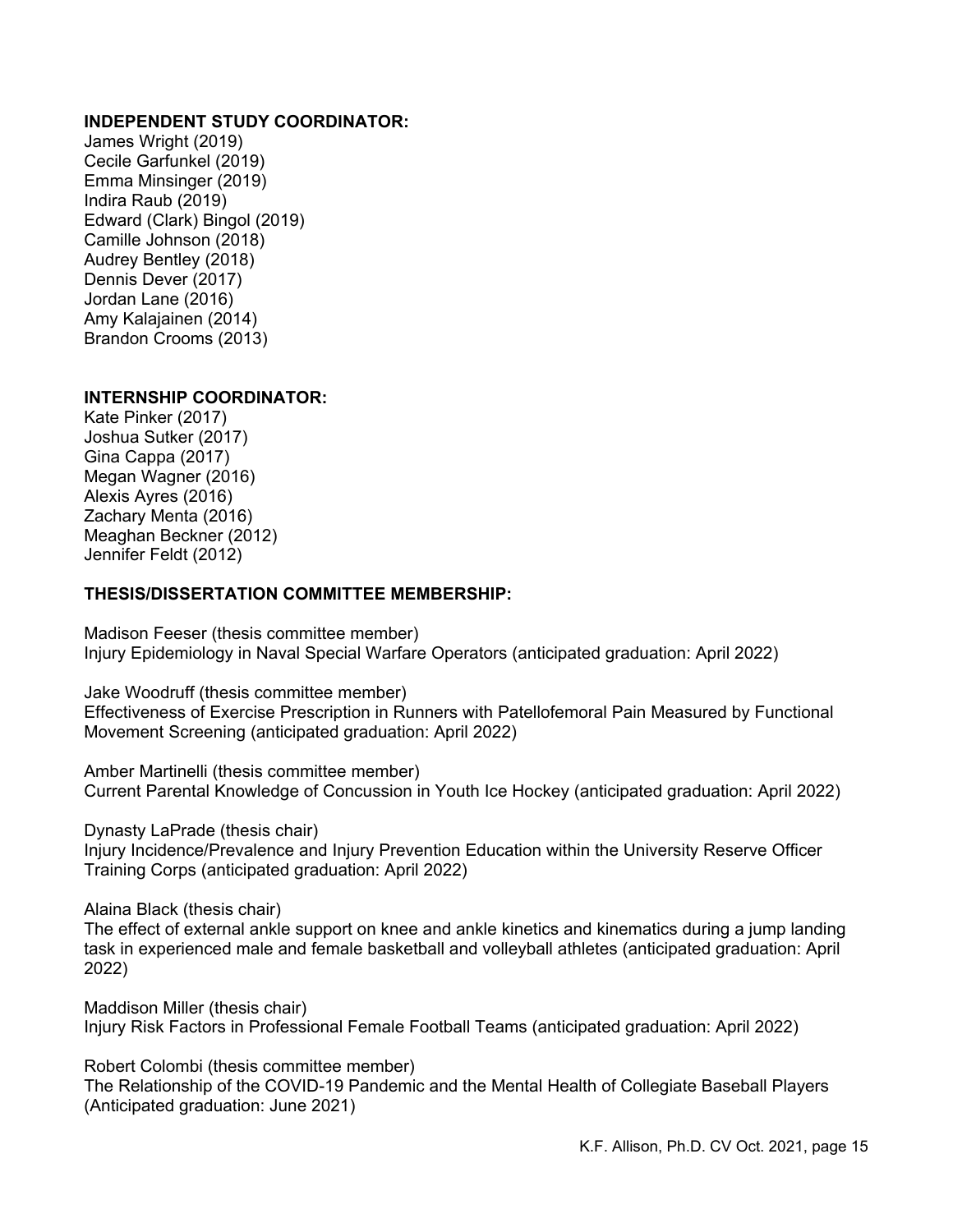Jordan Kissner (thesis chair)

A Comparison of BMI, Physical Characteristics, and Performance between Golfers With and Without Low Back Pain. (Anticipated graduation: June 2021)

Emily Mulkey (thesis committee member) The Lived Clinical Experiences of Expatriate Athletic Trainers. (Defended: March 2021)

Allison Ross (thesis chair) Vitamin D Testing Practices in Collegiate Cross Country and Track and Field Athletes. (Defended: March 2021)

Indira (Raub) Bricker (thesis committee member) Inter-Rater Reliability of Dynamic Exertion Testing (EXIT) Performance Among Healthy Adults (Defended: November 2020)

Louise Inch (thesis committee member) Intra-Rater Reliability of the Cervicocepalic Kinesthetic Sensibility Test used to Measure Cervical Joint Position Sense (Defended: November 2020)

Hayley Harp (thesis committee member) Analysis of Shoulder Range of Motion in Division I Collegiate Softball and Baseball Athletes (Defended: November 2020)

Carson O'Neill (thesis chair)

The Association between Injury Occurrence, the Acute:Chronic Workload Ratio, and Other Correlates in Division I Collegiate Soccer Athletes: A Retrospective Study (Defended: July 2020)

Cecile Garfunkel (thesis chair)

Acute Exercise Responses in Individuals with Spinal Cord Injuries within High-Intensity Interval Training (Defended: March 2020)

Emma Minsinger (thesis chair) Fueling Station Utilization of Division I Athletes at the University of Pittsburgh (Defended: March 2020)

Camille Johnson (thesis committee member)

Tibiofemoral Joint Kinematics in Recruit-Aged Females at Different Load Carriage States and Marching Velocities. (Defended: November 2019)

Audrey Bentley (thesis co-chair)

The Relationship between Cervical Spine Characteristics and Return to Play Post Concussion in Division I Collegiate Athletes. (Defended: May 2019)

Dennis Dever (thesis committee member)

Effects of Load Carriage Mass and Marching Velocity on Kinetic, Kinematic, and Spatiotemporal Gait Characteristics in Recruit-Aged Physically Active Females. (Defended: March 2019)

Alice Lagoy (thesis committee member)

Impact of Increased Load Carriage Magnitude on the Dynamic Postural Stability of Men and Women (Defended: November 2017)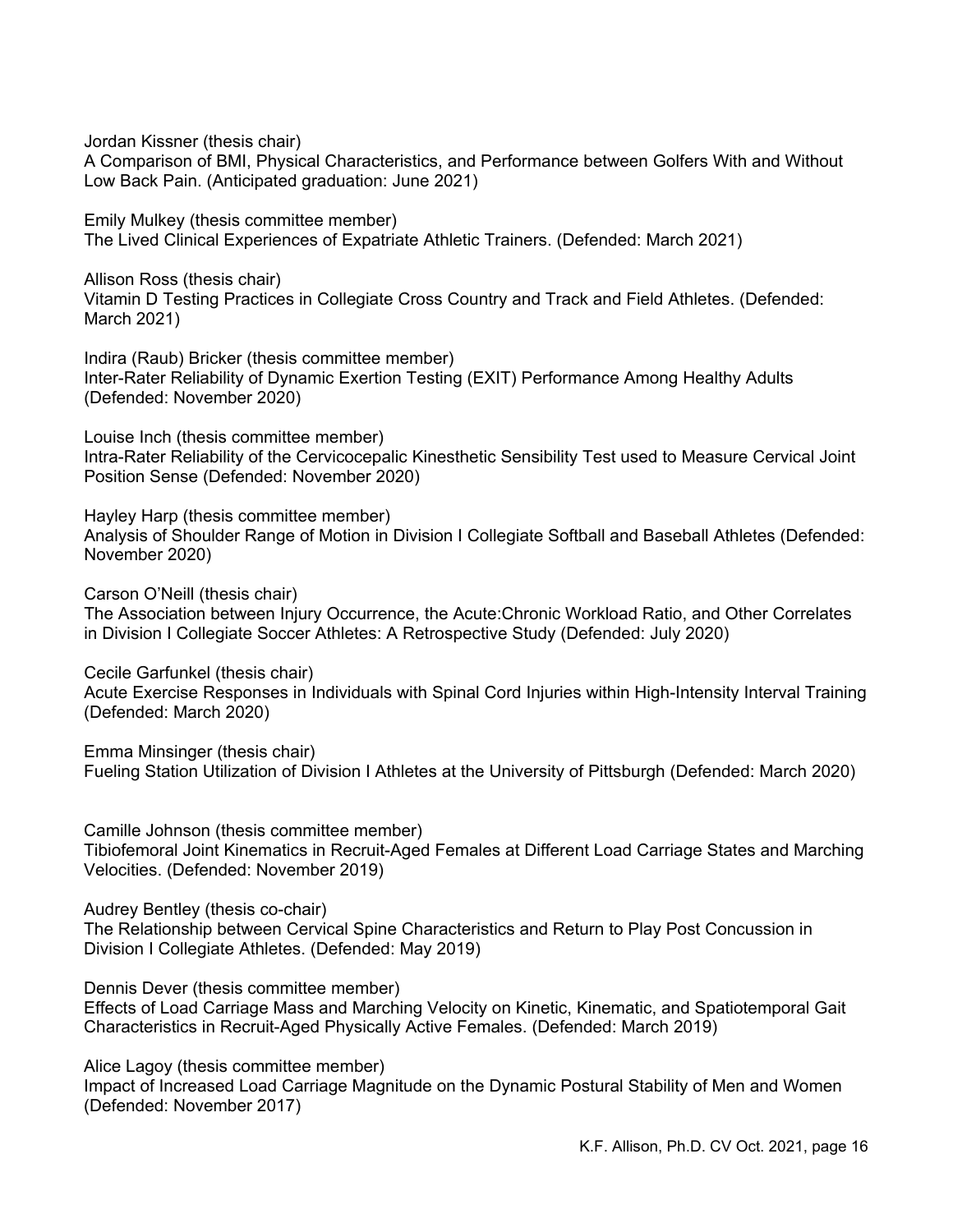Jordan Lane (thesis Chair) The Effect of Loaded Fatigue on Loaded Postural Stability (Defended: November 2017)

Regina Stump (thesis committee member)

Effects of Fatigue Induced by Intermittent Running on Muscular Strength, Power, and Glycogen Content in Female Soccer Players (Defended: August 2017)

Amy Kalajainen (thesis chair)

Comparison of the Balance Error Scoring System and the NeuroCom Sensory Organization Test in Healthy, Physically Active Adults *(*Defended: March 2015)

Mallory Sell (thesis committee member)

Thesis Title: The Development and Assessment of Core Strength Clinical Measures: Validity and Reliability of Medicine Ball Toss Tests (Defended: July 2013)

## **SCHOLARLY PAPER COMMITTEES:**

Erykah Jerome (2022) Erin Finley (2022) Brittany Palm (2022) James Wright (2021) Jordyn Cunningham (2020) Gillian Snow (2020) Clark Bingol (2020) Abigail Solis (2019) Jamie McKeon (2019) Mackenzie Dailey (2019) Skyler Cottrell (2019) Raul Perez (2018) Morgan Skidmore (2016) Brandon Crooms (2014) Thamar Perry (2014)

#### **PROFESSIONAL DEVELOPMENT:**

| 2020      | Introduction to Canvas Workshop                                        |
|-----------|------------------------------------------------------------------------|
| 2019      | University of Pittsburgh Human Performance Optimization Symposium      |
| 2018-2019 | Highly Engaged/Highly Interactive Instructor Seminar (Faculty Pathway) |
| 2018      | Writing Assignment Development Workshop                                |
| 2018      | enCORE™ Operator Training                                              |
| 2016      | University of Pittsburgh Health Sciences:                              |
|           | Young Faculty Leadership Academy                                       |

#### **RESEARCH**

#### **CURRENT GRANT SUPPORT:**

1. Title: USMC Gender-Integrated Recruit Training Study Role: Co-investigator Years: 2020-2021 Percent Effort: 10%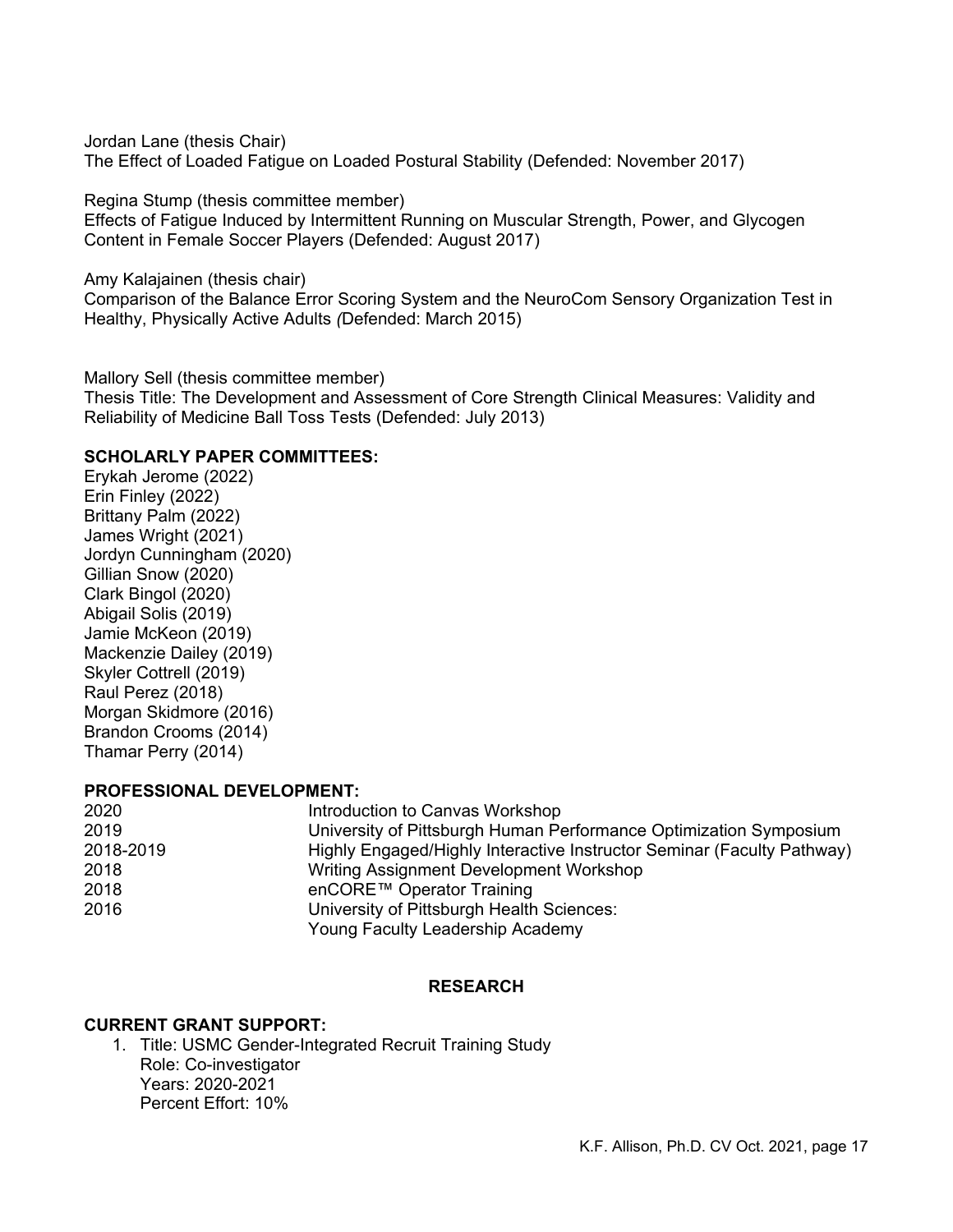Source: United States Department of Defense M95494-20-C-0021 AWD00003104 Purpose: The objective of this research initiative is to explore current fitness standards beyond initial fitness tests to determine the gender-neutral physical, physiological, and tactical requirements for the newly opened MOS.

#### **PREVIOUS GRANT SUPPORT:**

- 2. Title: Impulse Swimming Test Role: Co-Investigator Years: 1 May 2018 – 31 December 2018 Source: University of Pittsburgh Performance Innovation Tournament (Department of Athletics, Innovation Institute, Office of Research) Purpose: Utilize \$80,000 of seed money to develop and validate Impulse tethered swimming test
- 3. Title: Expanding the Role of Women in the Marine Corps: Injury Prevention and Human **Performance** \*Role: Principal Investigator (2014-2016); Scott M. Lephart, PhD (2013-2014)

Years: 2013 – 2016 Percent Effort: 45% Source: United States Department of Defense/Office of Naval Research Purpose: The objective of this research initiative is to explore current fitness standards beyond initial fitness tests to determine the gender-neutral physical, physiological, and tactical requirements for the newly opened MOS.

\**Did not compete for funding as Principal Investigator; became PI after Scott Lephart departed the University of Pittsburgh* 

4. Title: Effect of Crossfit exercise training on health and performance Role: Principal Investigator Years: 2015 - 2017 Source: Departmental Research Award Purpose: The objective of this research is to examine musculoskeletal, physiological, performance, and injuries in individuals participating in 12 weeks of Crossfit training

- 5. Title: MARSOC Injury Prevention and Human Performance Research Initiative Role: Co-investigator (PI: Scott M. Lephart, PhD / Takashi Nagai, PhD) Years: 2013 – 2017 Source: United States Department of Defense/Office of Naval Research Purpose: The objective of this research initiative is to create a systematic and sustained injury prevention and performance enhancement training program based on the specific tasks and demands of the MARSOC Special Forces Soldier.
- 6. Title: AFSOC Injury Prevention/Performance Optimization Role: Co-investigator (PI: Timothy C. Sell, PhD, PT 2012-2015, Christopher Connaboy, PhD 2015-2016) Years: 2012 -2016 Source: 711th Human Performance Wing, Human Effectiveness Directorate, Biosciences and Performance Division Development Award, US Air Force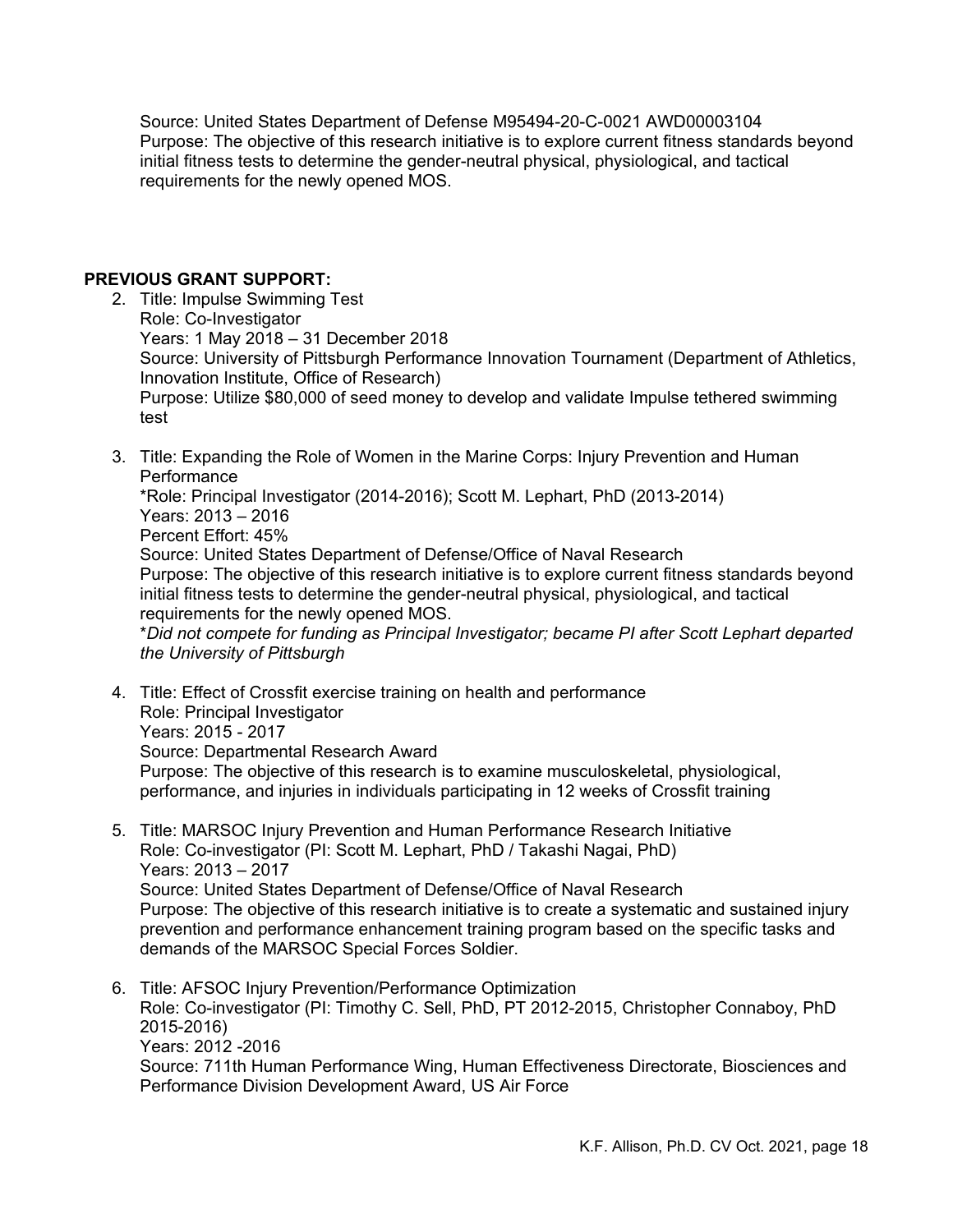Purpose: The objective of this study is to identify and modify risk factors contributing to unintentional injuries of AFSOC Operators.

- 7. Title: Naval Special Warfare Group Tactical Athlete program Human Performance Research Initiative Role: Co-investigator (PI: Scott M Lephart, PhD 2005-2014; Timothy C. Sell, PhD 2014-2015, Kim Beals, PhD, RD, CSSD 2015-2016) Years: 2005 – 2016 Source: United States Department of Defense/Office of Naval Research Purpose: The objective of this study is to identify and modify risk factors contributing to unintentional injuries of NSW
- 8. Title: USASOC Injury Prevention/performance Optimization Musculoskeletal Screening Initiative Role: Co-investigator (PI: John P. Abt, PhD, ATC and Timothy C. Sell, PhD, PT) Years: 2010 – 2014 Source: Defense Medical Research and Development Program – US Army Medical Research and Materiel Command Purpose: The overall objective of this research is to provide the scientific arm by which USASOC will refine its THOR3 program by modifying risk factors for unintentional musculoskeletal injury and improving physical readiness
- 9. Title: The Relationship between Musculoskeletal Strength, Physiological Characteristics, and Knee Kinesthesia Following Fatiguing Exercise Role: Principal Investigator Years: 2012 Source: Freddie H. Fu Graduate Research Award (\$3500)
- 10. Title: The Effect of Maximal Aerobic and Anaerobic Exercise Bouts on Heart Rate Recovery and Postural Control Role: Principal Investigator Years: 2010 Source: Freddie H. Fu Graduate Research Award (\$2500)
- 11. Title: The Effect of Tart Cherry Juice Blend in Reducing Eccentric-Induced Muscle Soreness Role: Study Coordinator (PI: Kim Crawford, PhD, RD, CSSD) Years: 2009 Source: Cherry Marketing Institute (\$50,000)

#### **NOT FUNDED:**

- 1. Title: Evaluation and identification of risk factors for lower extremity stress syndrome and fractures in physically active adults Role: PI Year: 2017 Source: Competitive Medical Research Fund
- 2. Title: Veteran's Health, Wellness, and Performance Role: PI Year: 2016 Source: Pennsylvania Veteran's Trust Fund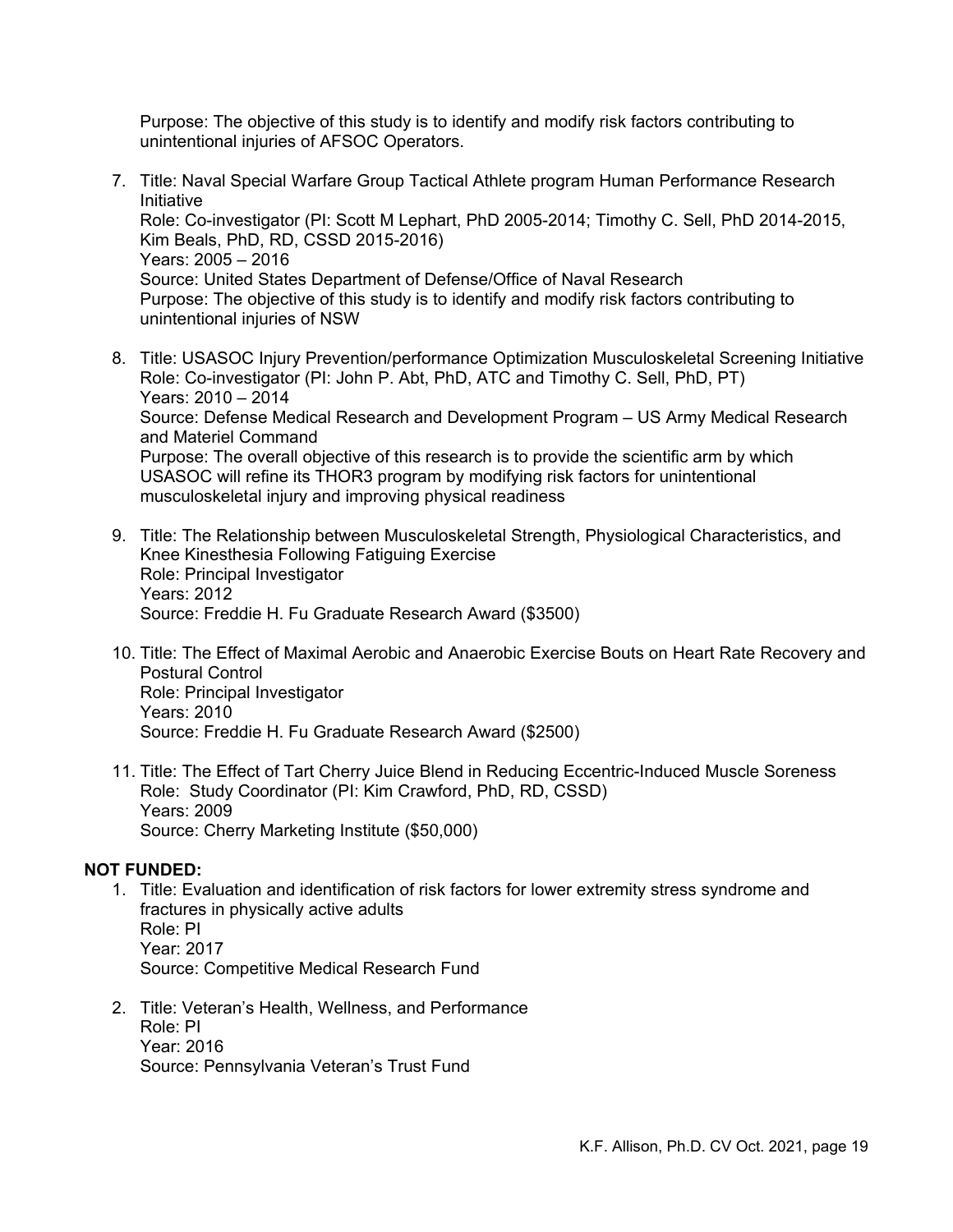- 3. Title: Administration of Neuregulin 1 as a Strategy for Increasing Cardiovascular Fitness Role: Co-Investigator (PI: Bernhard Kuhn, MD) Year: 2016 Source: Congressionally Directed Medical Research Programs Purpose: The objective of this research initiative is to investigate the relationship between NRG1 and cardiorespiratory fitness.
- 4. Title: Injury Prevention and Human Performance Research within the US Marine Corps Role: Principal Investigator Years: proposed 2015-2017 Percent Effort: 45% Source: United States Department of Defense/Office of Naval Research Purpose: The proposed project will prospectively evaluate the physical and physiological predictors of attrition, injury, and milestones of both male and female Marines throughout the tactical lifespan.

## **RESEARCH RELATED ACTIVITIES:**

#### **Journal Refereeing:**

| $2019 - present$ | Manuscript Reviewer, Journal of Applied Biomechanics               |
|------------------|--------------------------------------------------------------------|
| $2019 - present$ | Manuscript Reviewer, Military Medical Research                     |
| $2018 - present$ | Manuscript Reviewer, Journal of Sport Sciences                     |
| $2015 - present$ | Manuscript Reviewer, Journal of Strength and Conditioning Research |
| $2014 - present$ | Manuscript Reviewer, Journal of Sports Rehabilitation              |
| $2013 - present$ | Manuscript Reviewer, Medicine and Science in Sport and Exercise    |

## **MEDIA:**

| "Combat Roles in the Military Open to Women"                                    |
|---------------------------------------------------------------------------------|
| 90.5 WESA Essential Pittsburgh, December 11, 2015                               |
| "Marines Hope To Determine Gender Neutral Standards for Ground Combat"          |
| All Things Considered, NPR, March 26, 2015                                      |
| "Testing a Few Good Women for Combat"                                           |
| At War: Notes from the Front Lines, New York Times, March 19, 2015              |
| "Testing male, female combat strength"                                          |
| San Diego Union Tribune, March 6, 2015                                          |
| "Combat Training: Can Female Marines Get The Job Done?"                         |
| NPR, November 24, 2014                                                          |
| "Marine Corps Puts a Few Good Women to the Test"                                |
| The Wall Street Journal, November 07, 2014                                      |
| "Female Marines get a leg up to put boots on the ground"                        |
| School of Health and Rehabilitation Sciences Facets Magazine, Fall 2014         |
| "Adaptability and Flexibility': The Changing Role of Women in the Marine Corps" |
| Naval Science & Technology Future Force Magazine, Fall 2014                     |
| "Marine Corps prepares for historic gender test"                                |
| Marine Corps Times, October 12, 2014                                            |
| "Women in combat? Pitt studies Marines' physical requirements"                  |
|                                                                                 |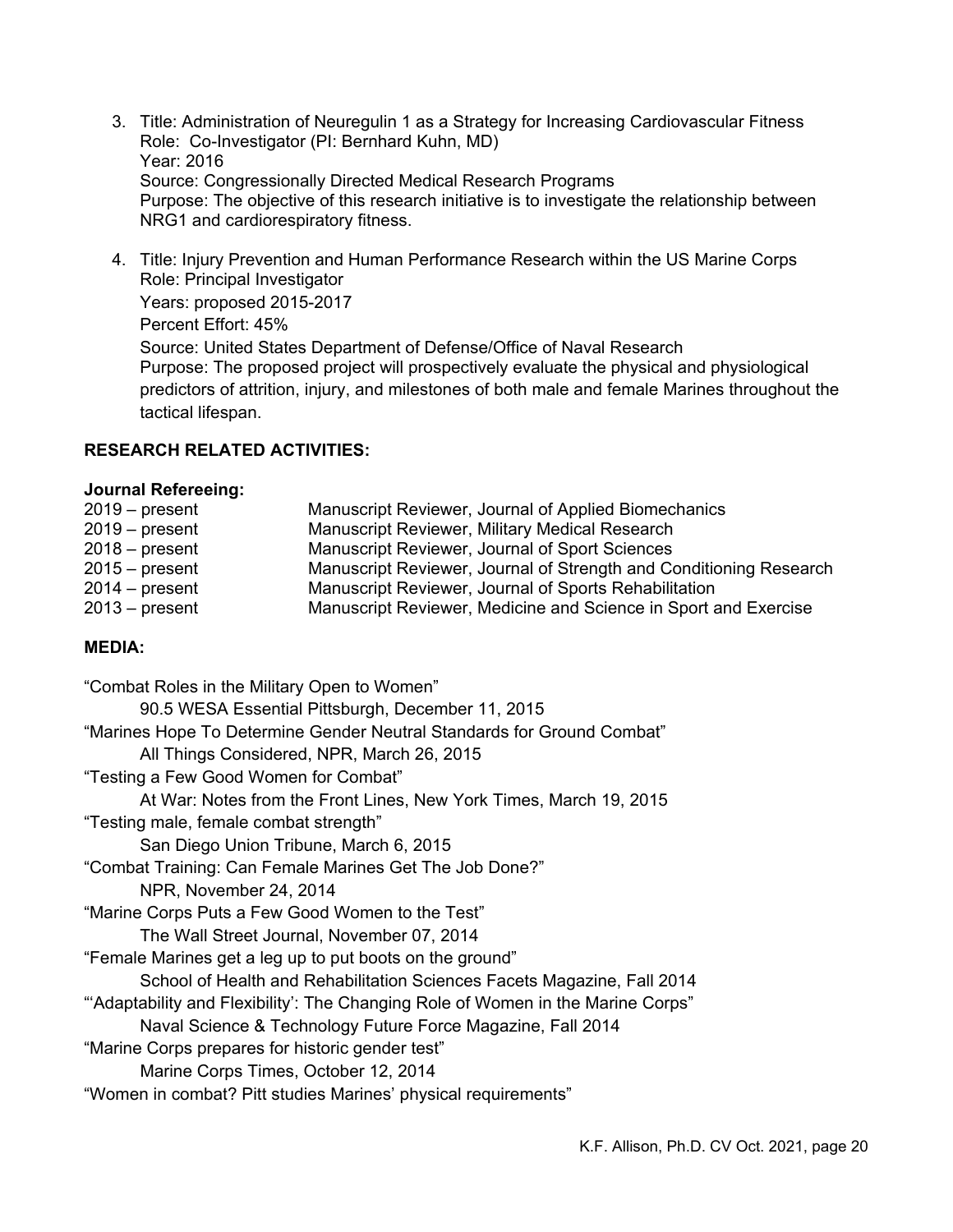University Times, University of Pittsburgh, July 24, 2014 "The Marines Are Looking For A Few Good (Combat-Ready) Women" NPR, July 07, 2014

## **LIST OF CURRENT RESEARCH INTERESTS:**

- Exercise and nutritional contributions to injury prevention, health, wellness, and performance optimization
- Female injury prevention, performance enhancement, and health
- Effects of fatigue on proprioception and neuromuscular control

#### **SERVICE**

#### **PROFESSIONAL:**

| 2021          | NASA Human Research Program – Reviewer for directed study            |
|---------------|----------------------------------------------------------------------|
| $2013 - 2017$ | Mid-Atlantic Regional Chapter of American College of Sports Medicine |
|               | <b>Annual Meeting Research Committee</b>                             |
| $2013 - 2015$ | Mid-Atlantic Regional Chapter of American College of Sports Medicine |
|               | <b>Annual Meeting Planning Committee</b>                             |

## **UNIVERSITY:**

| $2019 - 2020$    | School of Health and Rehabilitation Sciences Teaching Task Force                |
|------------------|---------------------------------------------------------------------------------|
| $2019 - 2020$    | Panthers to Pros Mentoring Program                                              |
| $2018 - present$ | University of Pittsburgh Varsity Letter Club                                    |
|                  | <b>Awardees of Distinction Nominating Committee</b>                             |
| $2018 - present$ | University of Pittsburgh Alumni Association Board of Directors                  |
|                  | Alumni Awards Review Committee (2018)                                           |
|                  | Chancellor's Social Media Task Force (2019 – present)                           |
|                  | Executive Committee (2020 - 2022)                                               |
| $2016 - 2020$    | School of Health and Rehabilitation Sciences Faculty Executive Committee        |
| $2016 - 2018$    | Website and social media administrator for Neuromuscular Research Laboratory    |
| $2015 - present$ | University of Pittsburgh Alumni Association School, College, and Regional (SCR) |
|                  | College Committee, SHRS Representative                                          |
|                  | SCR Chair (2020 - 2022)                                                         |
| $2015 - present$ | University of Pittsburgh Senate Athletics and Recreation Committee              |
|                  | Communications sub-committee Chair (2019-present)                               |
|                  | Committee Co-Chair (2020-present)                                               |
| $2013 - 2016$    | University of Pittsburgh Varsity Letter Club - Board of Directors               |
| $2013 - 2016$    | School of Health and Rehabilitation Sciences Nominations Committee              |
| $2009 -$ Present | Pitt Department of Athletics/Life Skills Alumni Networking Volunteer            |
| 2008             | Pitt Council of Graduate Students in Education Annual Conference,               |
|                  | <b>Session Moderator</b>                                                        |
| $2006 - 2007$    | Panther PAWS (Pitt Athletes Working with Students),                             |
|                  | <b>Fitness for Children volunteer</b>                                           |
| 2006             | University of Pittsburgh Faculty/Student Wellness Expo Volunteer                |